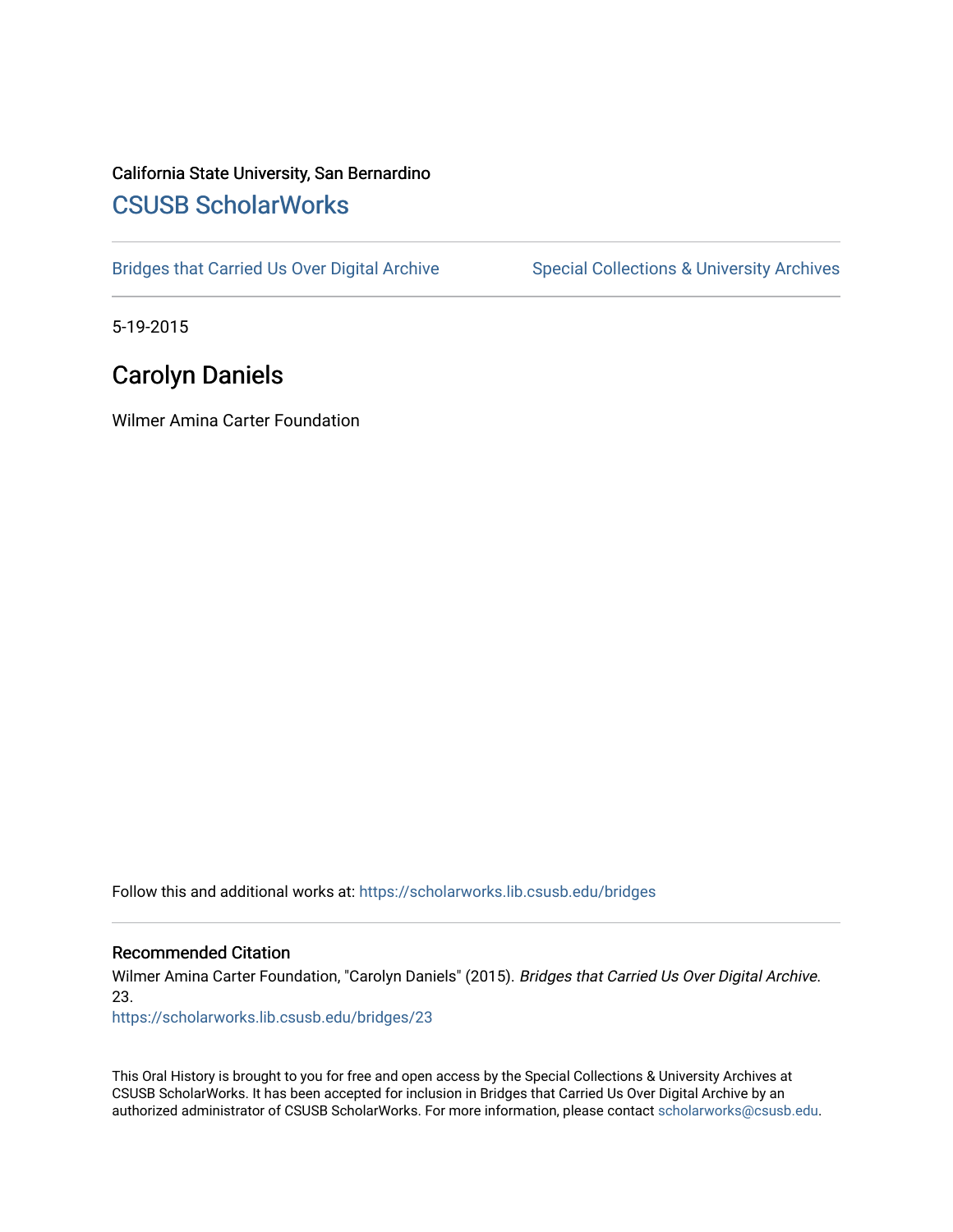# Bridges that Carried Us Over Project

Interview Summary

**Interviewee:** Carolyn Jordan-Daniels

**Interviewer:** Ratibu Jacocks

**Interview Date:** May 19, 2015

**Interview Location:** N/A

### **Interview Summary completed by**:

Riona Tsai, 2021.

### **Description:**

Carolyn Daniels grew up in San Bernardino after her parents moved from Shreveport Louisiana with the air force. She details her memories of growing up on the westside, sharing stories about New Hope Baptist Church, neighborhood businesses, local schools and important community organizations like the Masons, Home of Neighborly Services and the NAACP. Carolyn Daniels speaks extensively about her work with the Kutania People, which included organizing the Black Athletes Hall of Fame. She also talks about her experiences being a Vogue debutante and discusses other debutant organizations and Beautillion balls.

### **Subject Topic:**

- San Bernardino (Calif.)
- Neighborhood boundaries
- Education
- New Hope Missionary Baptist Church
- Church
- Kutania People
- Black Athletes Hall of Fame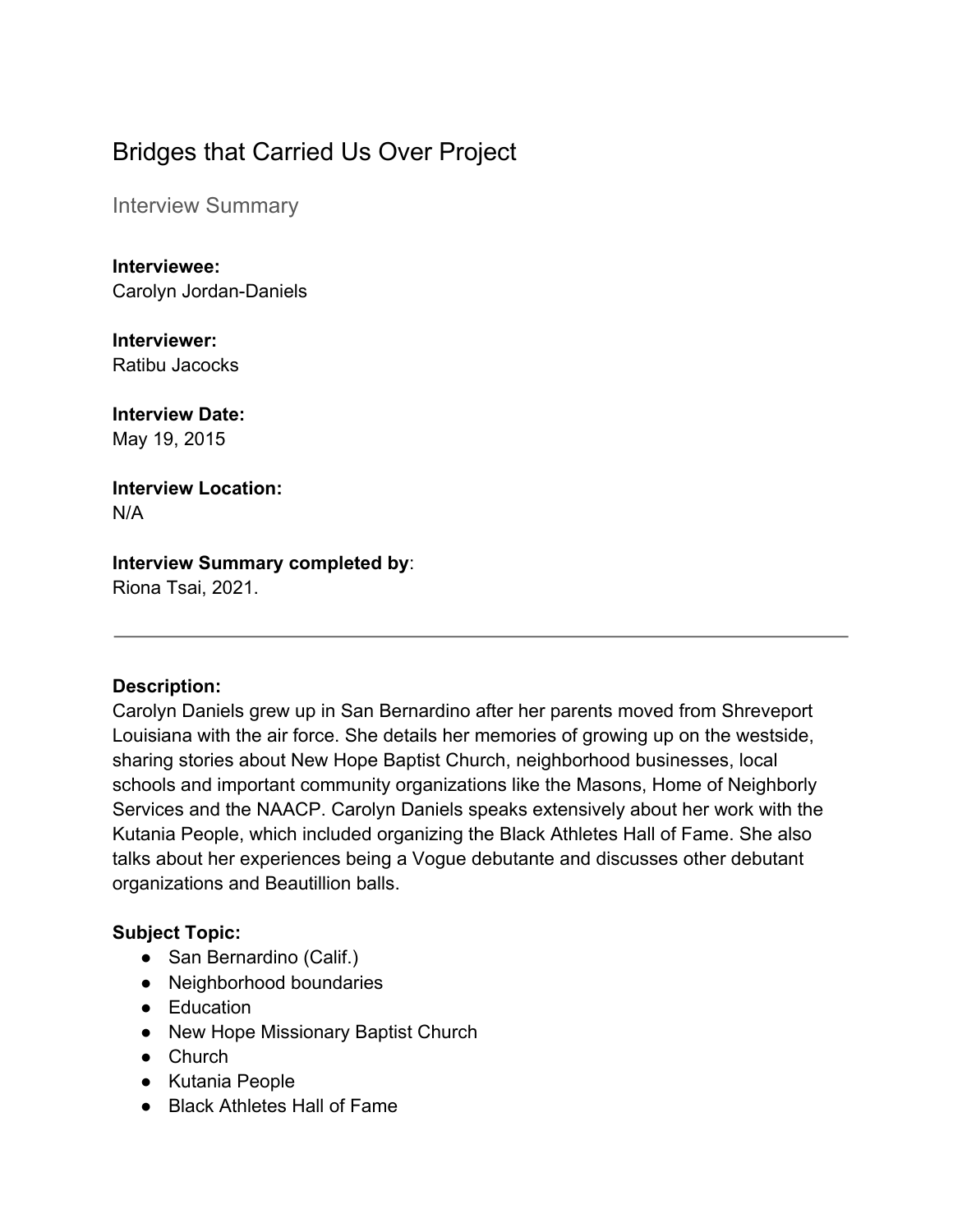- Debutante
- Inland Empire (Calif.)

# **Spatial Coverage:**

| <b>General Location/Address</b>                                                          | <b>Name of Site (if relevant)</b>                                |
|------------------------------------------------------------------------------------------|------------------------------------------------------------------|
| San Bernardino, California                                                               | N/A                                                              |
| 2nd Street, San Bernardino                                                               | <b>Meadowbrook Park</b>                                          |
| 7th Street, San Bernardino                                                               | <b>Relatives Lived</b>                                           |
| 8th Street; K Street & L Street, San<br><b>Bernardino</b>                                | <b>Where Relatives Lived; Railroad tracks</b>                    |
| Shreveport, Louisiana                                                                    | Where family was from                                            |
| 9th and Mount Vernon, San Bernardino                                                     | <b>Mount Vernon Elementary School</b>                            |
| G Street, San Bernardino                                                                 | Harding Elementary School; Feldheym<br>Library, Swing Auditorium |
| Highland Avenue; California Street or<br>State Street, San Bernardino                    | Neighborhood Boundaries for Black<br>People                      |
| J and 6th Street; 7th and J Street; 17th<br>Street; Medical Center Dr, San<br>Bernardino | New Hope Missionary Baptist Church<br>(Different locations)      |
| 8th and K Street (old); 16th Street, San<br><b>Bernardino</b>                            | 16th Street Seventh Day Aventist Church                          |
| Union and 8th Street, San Bernardino                                                     | <b>Temple Missionary Baptist Church</b>                          |
| 7th and L Street, San Bernardino                                                         | <b>Grocery Stores</b>                                            |
| 5th Street, San Bernardino                                                               | <b>The Salvation Army</b>                                        |
| Delmann Heights, San Bernardino                                                          | N/A                                                              |
| Fontana, California                                                                      | N/A                                                              |

## **Temporal Coverage:**

1949 - 2015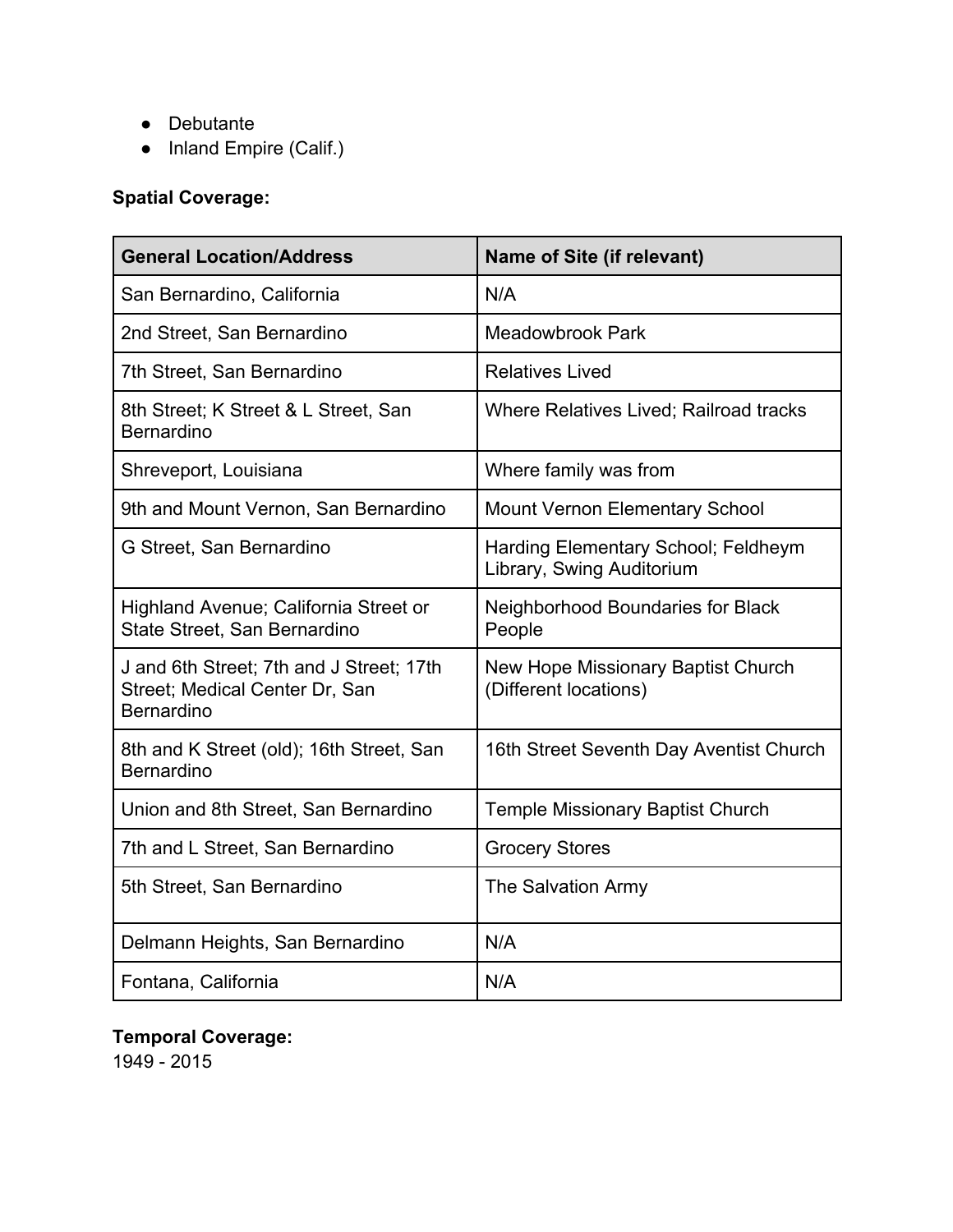### **Key Events:**

- Secretary at New Hope
- Black Athletes Hall of Fame

### **Key Organizations:**

- New Hope Missionary Baptist Church
- Temple Missionary Baptist Church
- Seventh Day Adventist
- St. Paul Church
- Inland Empire Alliance of Black School Educators
- Home and Neighborly Service
- Girl Scouts
- The Salvation Army
- Kutania People
- Black Athletes Hall of Fame
- Sportsman Club
- Vogue Debutantes
- Swans Club

#### **Interview Index:**

| <b>Media Format</b>  | <b>Time</b><br>(hh:mm:ss) | <b>Topic Discussed</b>              |
|----------------------|---------------------------|-------------------------------------|
| Digital Video        | 00:01:21<br>00:10:42      | Early Family Life in San Bernardino |
| Digital Video        | 00:05:18                  | <b>Schools Attended</b>             |
| <b>Digital Video</b> | 00:06:21                  | College                             |
| Digital Video        | 00:06:51                  | <b>Secretarial Career</b>           |
| Digital Video        | 00:13:23                  | <b>Neighborhood Boundaries</b>      |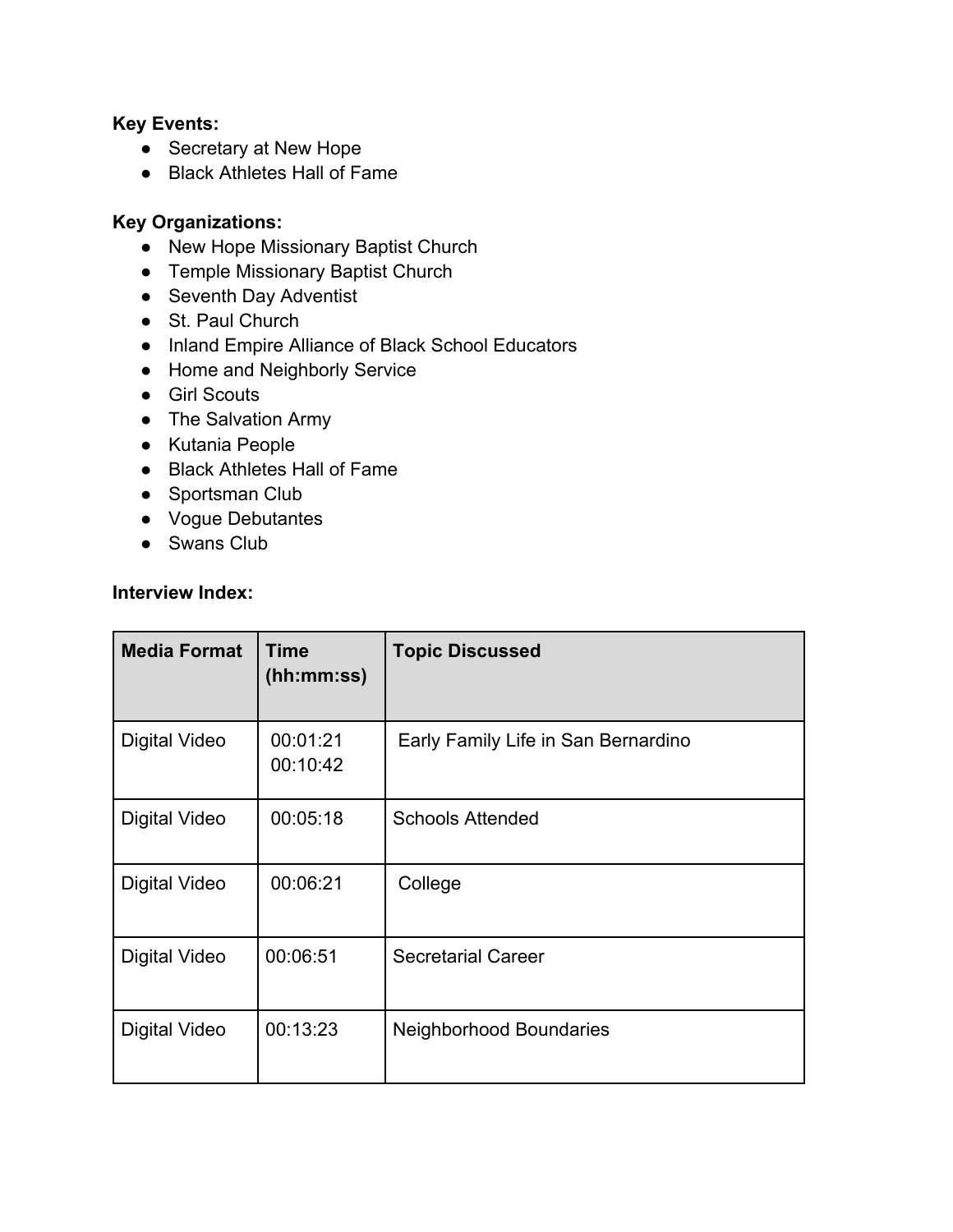| Digital Video        | 00:14:26             | Church                                                      |
|----------------------|----------------------|-------------------------------------------------------------|
| Digital Video        | 00:18:04             | Community- based organizations worked in;<br>Kutania People |
| <b>Digital Video</b> | 00:21:51<br>00:49:00 | <b>Black Athletes Hall of Fame</b>                          |
| <b>Digital Video</b> | 00:36:49             | Debutante organizations                                     |
| Digital Video        | 00:42:29             | Political Climate in San Bernardino                         |
| Digital Video        | 00:45:03             | <b>Community Crisis</b>                                     |

## **Full interview transcript can be found below.**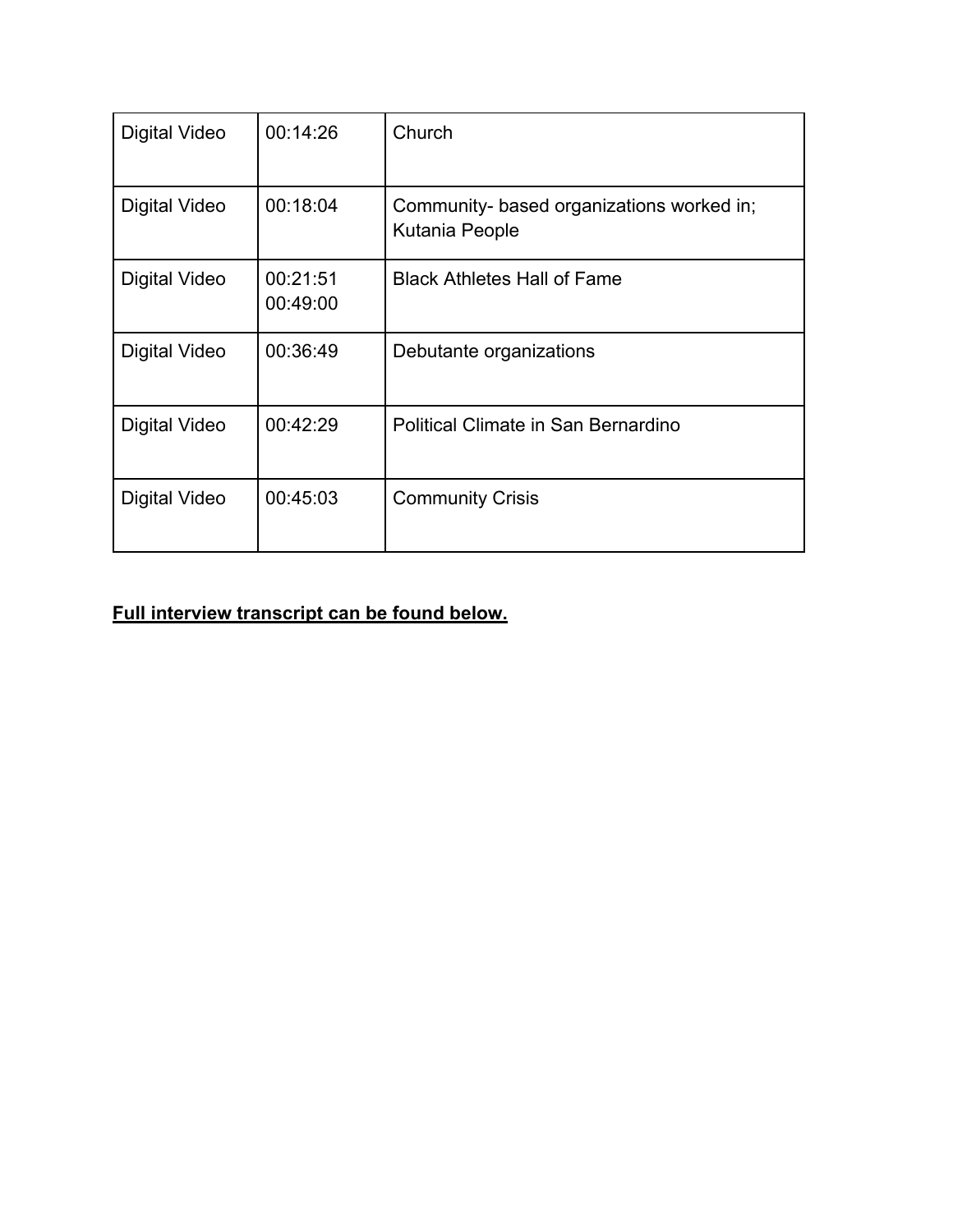Interview Transcript

**Start of Interview:** [00:00:00]

**Carolyn Daniels** [00:00:00] I'll be sixty-six this year.

**Cecilia** [00:00:05] You look less young. You look like you're forty.

**Carolyn Daniels** [00:00:05] Thank you.

**Ratibu Jacocks** [00:00:06] What's your name again?

**Cecilia** [00:00:07] Cecilia

**Carolyn Daniels** [00:00:08] Cecilia.

**Cecilia** [00:00:09] Cecilia.

**Ratibu Jacocks** [00:00:12] Cecilia. Oh, okay. Okay, all ready. Today is May the 19th, Wednesday, I'm sorry, Tuesday, May the 19th, 2015. My name is Ratibu Jacocks, and I'm conducting an interview for "The Bridges that Carried Us Over" project. And "The Bridges that Carried Us Over" project is the project that archiving history, people in the Inland area, the blacks in the area, and their contribution. Today, I have the pleasure of introducing Carolyn A. Jordan-Daniels. Will you please spell your name for me, Carolyn? You're full name.

**Carolyn Daniels** [00:00:57] C-A-R-O-L-Y-N, A. is my middle initial standing for Ann. My maiden name is Jordan, J-O-R-D A-N, dash Daniels, D-A-N-I-E-L-S, and I'm married to the wonderful Robert Daniels.

**Ratibu Jacocks** [00:01:13] Robert Daniels. And I'm how many children do y'all have?

**Carolyn Daniels** [00:01:16] Five.

**Ratibu Jacocks** [00:01:18] You have five children. Oh, okay. And where were you born?

**Carolyn Daniels** [00:01:21] I was born in 1949 right here in San Bernardino, California.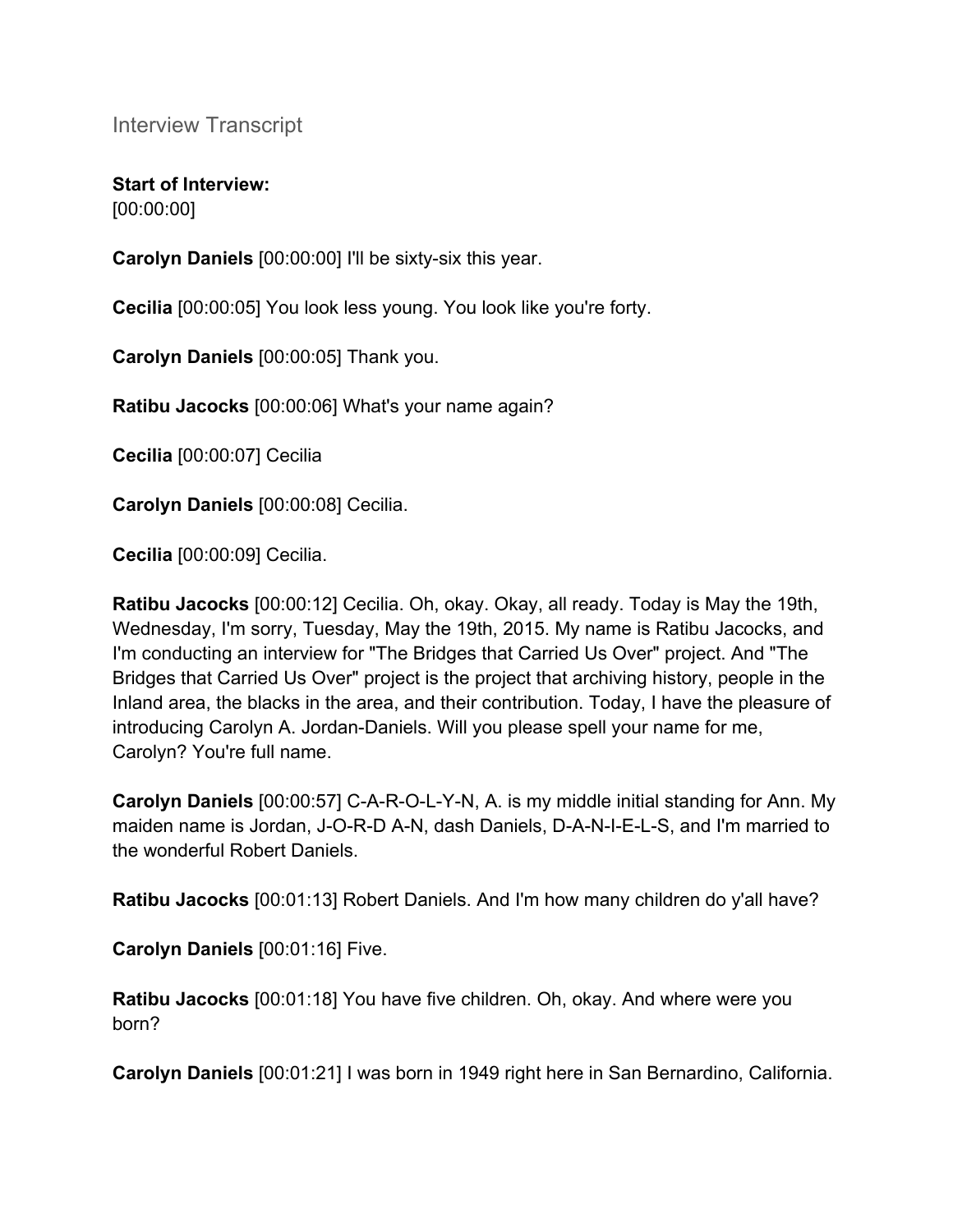**Ratibu Jacocks** [00:01:27] Ok, okay, and which hospital were you born-?

**Carolyn Daniels** [00:01:29] Community Hospital, and so were my sisters, and at that particular time, it was not where it's located now. It was downtown San Bernardino, and Dr. Inghram delivered all three of us.

**Speaker 2** [00:01:43] Oh, okay, and who is Dr. Inghram?

**Carolyn Daniels** [00:01:45] Oh, my goodness, Dr. Inghram, at that particular time, was probably the only black doctor in town, and there was at... Later on, as we began...got school age, we began to go to school, we also had a black dentist, and he was down on Mount Vernon.

**Ratibu Jacocks** [00:02:03] What was his name? You remember?

**Carolyn Daniels** [00:02:04] I think it was Dr. Anderson, but I'm not very sure. And Dr. Inghram was on Base Line, across the street from Knudson Dairy

**Ratibu Jacocks** [00:02:17] So, where did the blacks live from L.A. or when you were born in the '40s?

**Carolyn Daniels** [00:02:23] They lived...on this side of E Street, which I guess is...east of E Street.

**Ratibu Jacocks** [00:02:33] West.

**Carolyn Daniels** [00:02:34] West?

**Ratibu Jacocks** [00:02:36] West of E Street. The freeway, [inaudible] is going west.

**Carolyn Daniels** [00:02:38] Okay. Okay, well, my parents lived in a...my father was stationed at Norton, and they lived in a little house down on 2nd Street, next to the park. And now I think they're calling it Meadowbrook Park. I'm not sure what it was back then, but primarily, that's where they lived. However, some of my relatives who were here beforehand, which were my mother's aunts and uncles, lived on 7th...7th and...straight between K and L. And then, we had another relative that lived on 8th Street down by the railroad tracks.

**Ratibu Jacocks** [00:03:22] So, the blacks moved from 2nd over there...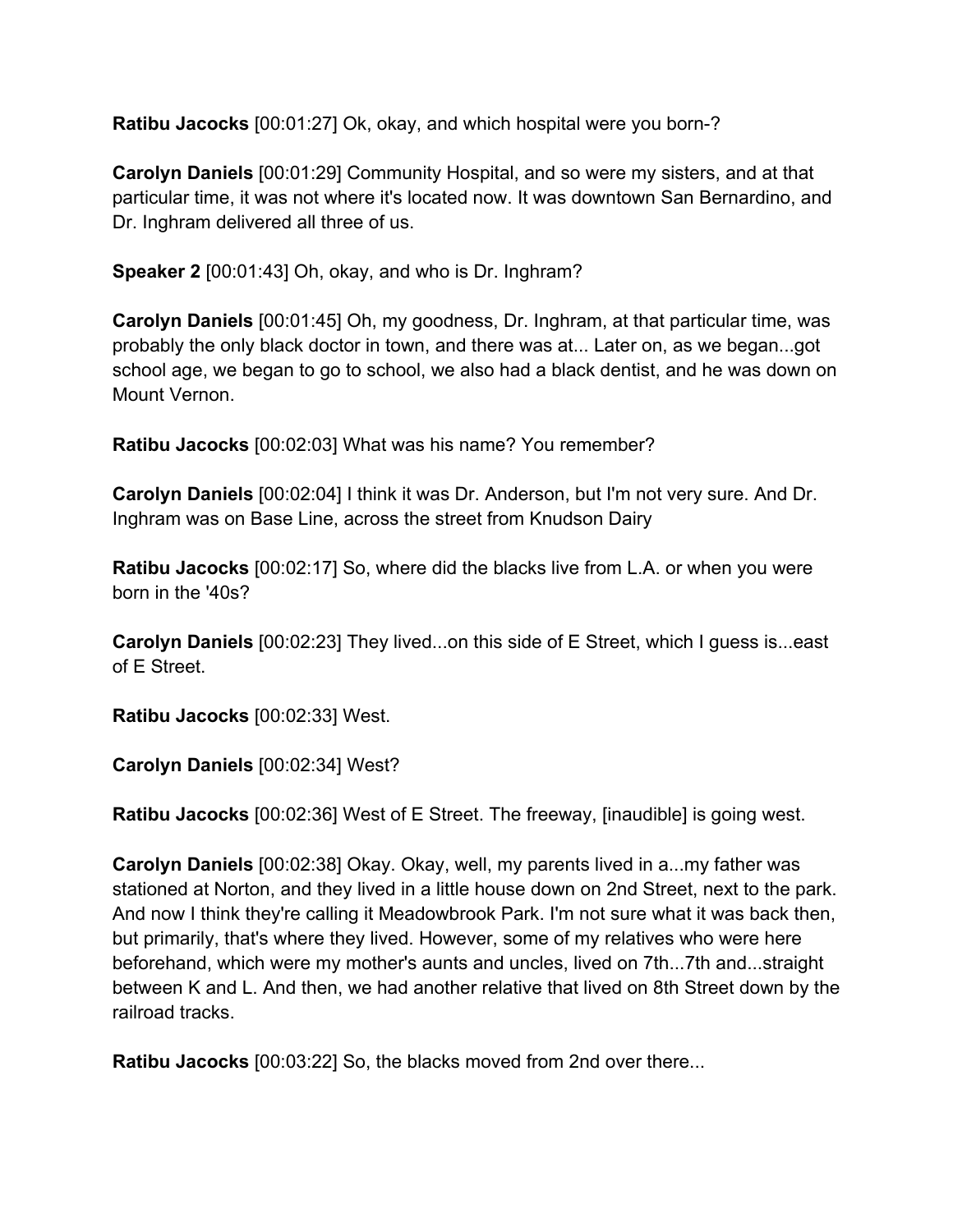**Carolyn Daniels** [00:03:26] That...they moved in that direction...

**Ratibu Jacocks** [00:03:28] ...across the railroad.

**Carolyn Daniels** [00:03:29] Across the bridge and the railroad tracks, yes.

**Ratibu Jacocks** [00:03:31] Across the bridge and railroad tracks.

**Carolyn Daniels** [00:03:31] Yes.

**Ratibu Jacocks** [00:03:31] And how was it growing up in San Bernardino for you?

**Carolyn Daniels** [00:03:37] This was a very small community, and a lot of blacks were here from the South.

**Ratibu Jacocks** [00:03:44] Where were they from?

**Carolyn Daniels** [00:03:46] My parents came here and relatives came from Shreveport, Louisiana, and a lot of people were from Mississippi, Alabama. And as a matter of fact, New Hope was founded by a group of people who came here from Texas. So, a lot of people here were primarily from the South, and you had no choice but to go to church. Nowadays, people or kids are allowed to tell that, "I don't wanna go," and they don't go.

**Ratibu Jacocks** [00:04:17] Options.

**Ratibu Jacocks** [00:04:17] They have option. We didn't have an option. You went to church. Sunday was devoted to church. If you went to the movies, it was on Saturday, and if you wanted to go to a party, you had to have name of the parents, the address they lived at in case if your parents didn't know them, and you had to have the name of the church they attended or else you were not allowed to go. You didn't just show up at a house party and go, and everybody had chores. I don't care who, what, why, when, or where. Everybody had chores.

**Ratibu Jacocks** [00:04:48] At their home.

**Carolyn Daniels** [00:04:50] At their home.

**Ratibu Jacocks** [00:04:51] And what were your parents doing primarily?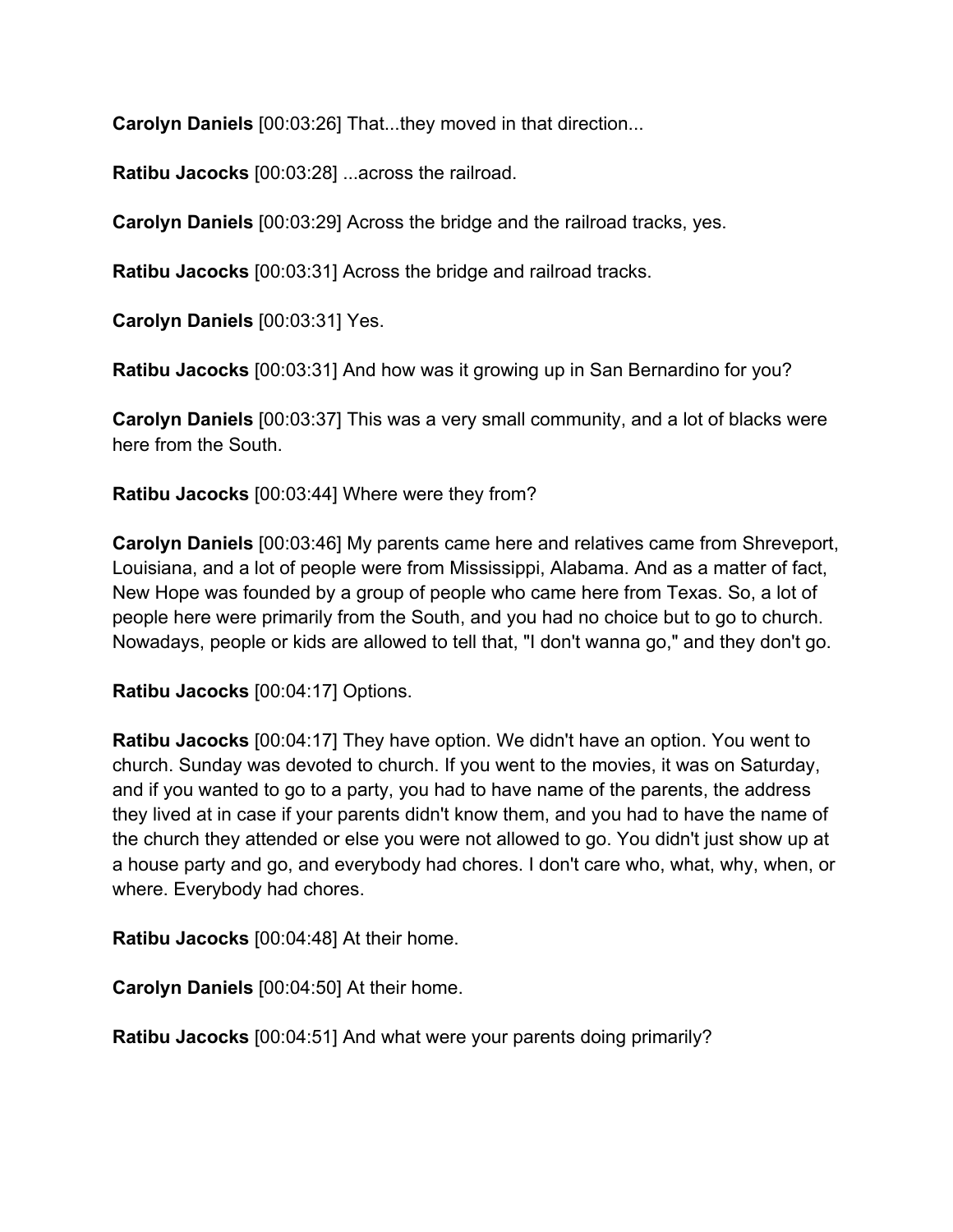**Carolyn Daniels** [00:04:53] Working. Both of my parents worked. My mother worked at Patton Hospital up until... They got here in 1947, and I'm not sure when she got the job at Patton, but I do know she was working there. And my father always worked for, after he got out of the military, Southern California Gas Company and he worked there for just about forty years.

**Ratibu Jacocks** [00:05:18] So, what schools did you go to?

**Carolyn Daniels** [00:05:21] Well, we started out at Mount Vernon Elementary, which you know is down on 9th and Mount Vernon. And then for some reason, the boundaries were changed, I'm not sure why, and I think I was in the fourth grade. We ended up going to Harding Elementary, which is no longer there.

**Ratibu Jacocks** [00:05:37] Where was that?

**Carolyn Daniels** [00:05:38] Harding was on G Street, I believe. Matter of fact, I think senior housing and the senior community center is there now. It was right by Feldheym, which was...

**Ratibu Jacocks** [00:05:50] The library.

**Carolyn Daniels** [00:05:50] Yeah, I'm not...I don't think Feldheym was there at that time, but...

**Ratibu Jacocks** [00:05:58] May have been the Swing Auditorium.

**Carolyn Daniels** [00:05:59] May have been. Yeah.

**Ratibu Jacocks** [00:06:00] ...where the library ended up [inaudible].

**Carolyn Daniels** [00:06:02] Right, right.

**Ratibu Jacocks** [00:06:04] And so you went there, Harding...

**Carolyn Daniels** [00:06:06] To Harding, and from Harding, I went to Sturges, and as you know, that was the only junior high school with an auditorium. And then from Sturges, I went to San Bernardino High School. And I graduated from San Bernadino and...

**Ratibu Jacocks** [00:06:19] Did you go further for education...?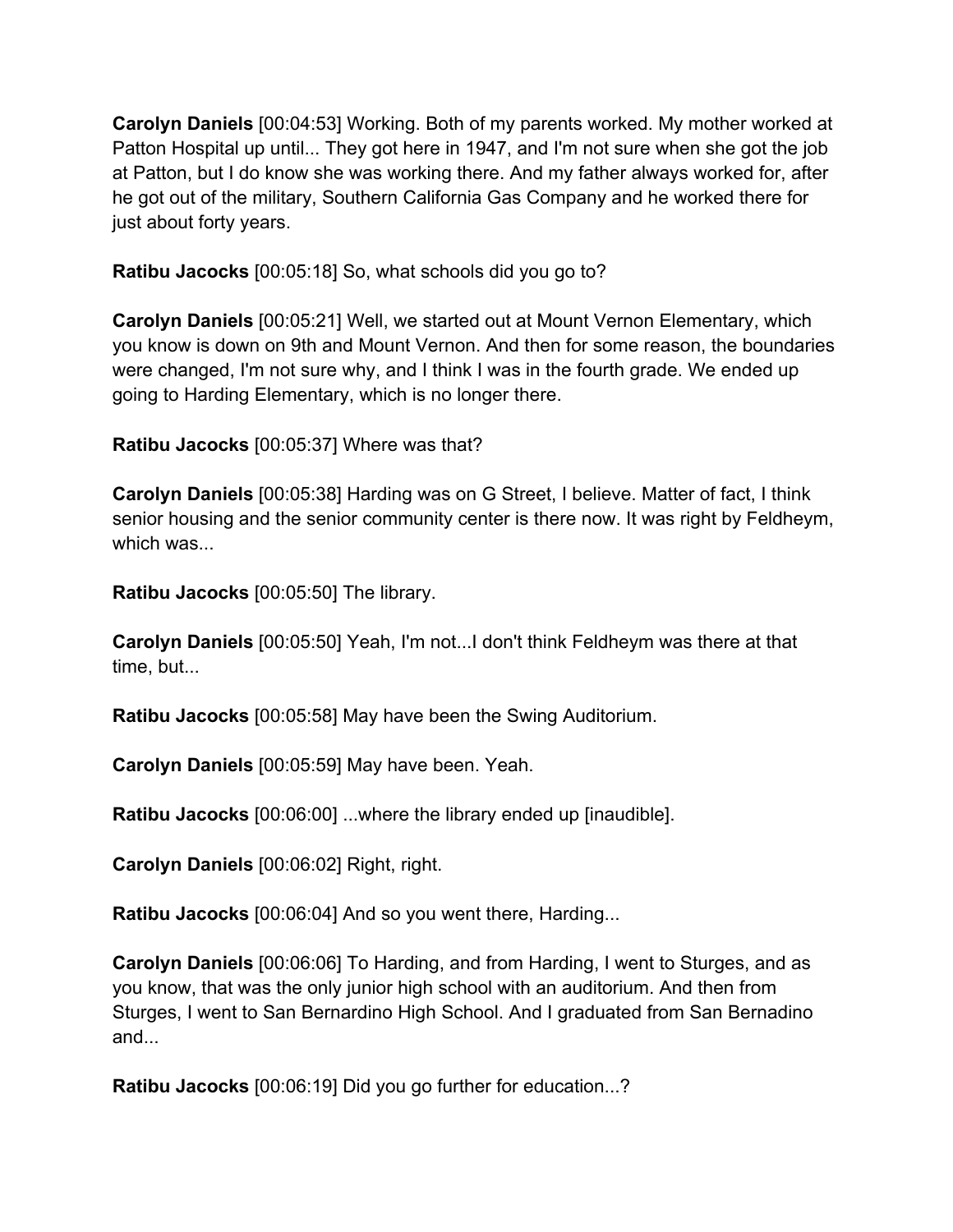**Carolyn Daniels** [00:06:22] Mm. Hmm. I went to Valley College, and I went to Cal State San Bernardino. Ultimately, I got my bachelor's degree from a Bible College and theology college, and...Sacramento Theology College, who had a campus here in San Bernardino. And I've also had a plethora of jobs. Always tried to move up the ladder.

**Ratibu Jacocks** [00:06:49] Even as a child? Did you-?

**Carolyn Daniels** [00:06:51] No, I worked in the church and, as you know, Wilbur Brown got me started as a secretary.

**Ratibu Jacocks** [00:06:55] At New Hope.

**Carolyn Daniels** [00:06:56] At New Hope when I was in elementary school, so he would have me help type up the Sunday program. Didn't know how to type, so I was there doing it with the one finger, and he would tell me what to do, and filing things away, which I think ultimately led me to the...my secretarial career. And then when I got to San Bernardino High School and enrolled in shorthand and typing. My favorite teacher there was Joe Corrigan, who was my...shorthand teacher, and he was very encouraging, a very uplifting guy for that time, and just an all-around great teacher willing to listen and, you know, help you do whatever you can. So, I always got A's in typing and shorthand. Business, English I think was, oh, I can't remember her name now, who taught business, English and stuff like that. Always got good grades. But my ultimate goal...I really wanted to be a teacher, but then other things happened in life, and that didn't happen until late.

**Ratibu Jacocks** [00:08:12] I just want to mention that, before I go on with the interview, but yesterday, your son-in-law said that you were the secretary for the black graduation, the fifth annual black graduation program...

**Carolyn Daniels** [00:08:25] Well...

**Ratibu Jacocks** [00:08:26] ...and I was thinking in my mind, "Secretary? I wonder why you use that word?" Now you telling me why you use that word because you've been a secretary.

**Carolyn Daniels** [00:08:33] Yes, all my life for anything and everything. It's the Inland Empire Alliance of Black School Educators. They are the one that put on black gradand yes, I end up being the secretary, typing up the minutes, doing the agendas,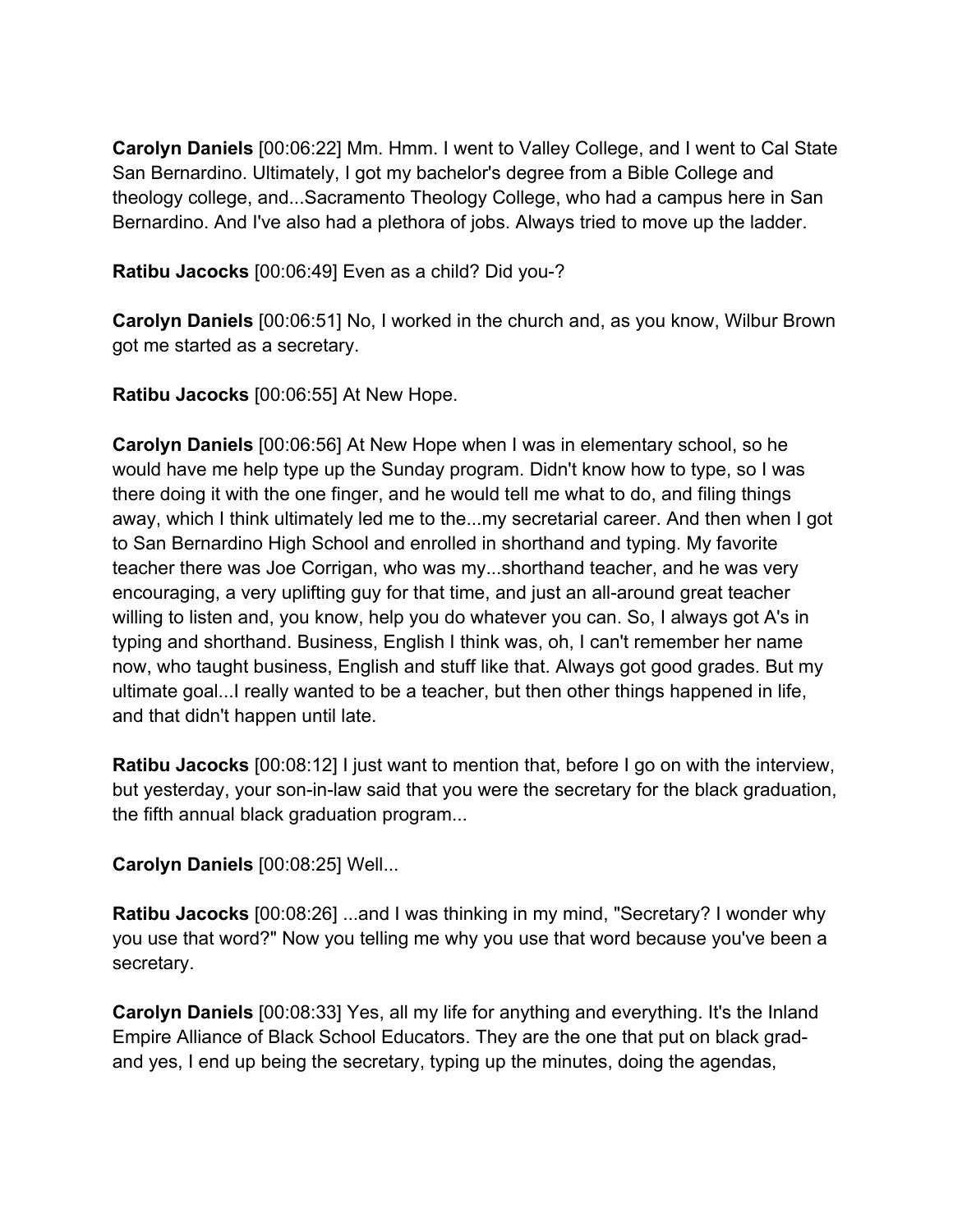sending out the letters. And let me tell you, that is a monumental task. And so you would have to have secretarial skills to do that job because it's big.

**Ratibu Jacocks** [00:08:59] So, you learn secretarial work in high school, and then you go further in that...in Valley College?

**Carolyn Daniels** [00:09:07] Oh, yes. I took up...when computers became the thing, I was definitely drawn to the software for... Now, I can't program, but I pick up, you know... At that time when I...when it first came about, WordPerfect was my software of choice for everything, even when some of the other softwares came out. I was very unhappy when they discontinued WordPerfect 'cause I like it, and I love Excel also.

**Ratibu Jacocks** [00:09:42] And so, your parents, were they involved in any organization besides the church...in addition to the church?

**Carolyn Daniels** [00:09:53] NAACP.

**Ratibu Jacocks** [00:09:54] Okay. Who? Your mother or your father or both?

**Carolyn Daniels** [00:09:57] My parents. Right, and I'm not even sure if there was a San Bernardino chapter. They were also part of the Eastern Stars and the Masons. We traveled a lot with them. And I don't think a lot of people know this, my godfather does 'cause he used to take pictures of us, which is Henry Hooks. We used to have to sing at different programs, and both of my sisters sing well. I just mollycoddle a long note. I have to listen to the piano and get the note, and then try to stay on note, but they both are excellent singers.

**Ratibu Jacocks** [00:10:32] And so your parents were involved in church organizations, community-based organizations...

**Carolyn Daniels** [00:10:37] Yes.

**Ratibu Jacocks** [00:10:38] ...and work.

**Carolyn Daniels** [00:10:38] Right, and work.

**Ratibu Jacocks** [00:10:40] Both of your parents worked?

**Carolyn Daniels** [00:10:42] Yes. My mother died in 1958, and then my father ended up raising us. But even through that...yeah, he was...he was a community-minded... Now,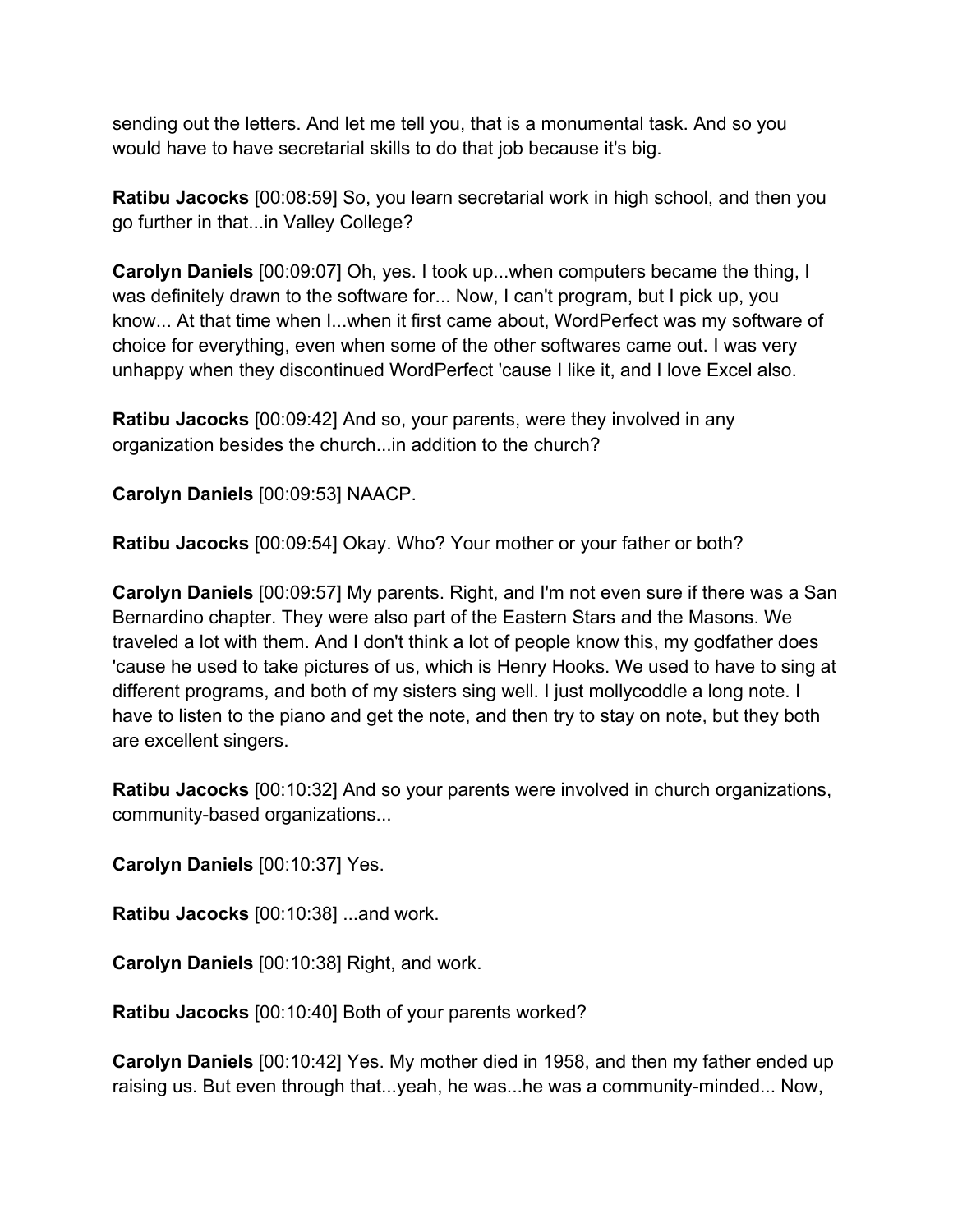not so much in some of the other organizations, you know, like the NAACP and some of the other things that were going on, but he definitely liked the Masons, and he was in that for a long time, and he also...

**Ratibu Jacocks** [00:11:04] What's his name?

**Carolyn Daniels** [00:11:04] Charlie Jordan. My parents were Charlie Jordan and Maple Lee Walker Jordan, and they came out here from Shreveport.

**Ratibu Jacocks** [00:11:14] So, when they came out here in the air force.

**Carolyn Daniels** [00:11:18] Yes.

**Ratibu Jacocks** [00:11:18] He came out of the air force. Did he retire from the air force?

**Carolyn Daniels** [00:11:22] No. He did his time, whatever that was. Two years or four years, I'm not exactly sure. And...and I'm not sure if it was by divine that he got stationed at Norton or if he put in for it, but relatives are already living here. Some lived in San Bernardino, and the other ones lived in Los Angeles.

**Ratibu Jacocks** [00:11:48] So, he got out of the...

**Carolyn Daniels** [00:11:49] Military.

**Ratibu Jacocks** [00:11:51] ...out of the military, he decides to stay, moved down to San Bernardino, and got married, and... Was he already married?

**Carolyn Daniels** [00:11:59] He was already married when he got here. They married on Christmas Day or New Year's Eve day in Shreveport, and then he was in the military, and then he got stationed at Nordon, and then they stayed here. We also had two uncles who had farms now in Perris, which used to be called something else that was wasn't Perris, and then one of my uncles had a farm in Riverside. And I'm not sure if it's called Mead Valley or still maybe, I'm not sure, but...Moreno Valley, Mead Valley, something like that.

**Ratibu Jacocks** [00:12:38] So, did they have...did your family have a garden?

**Carolyn Daniels** [00:12:40] Oh, yes.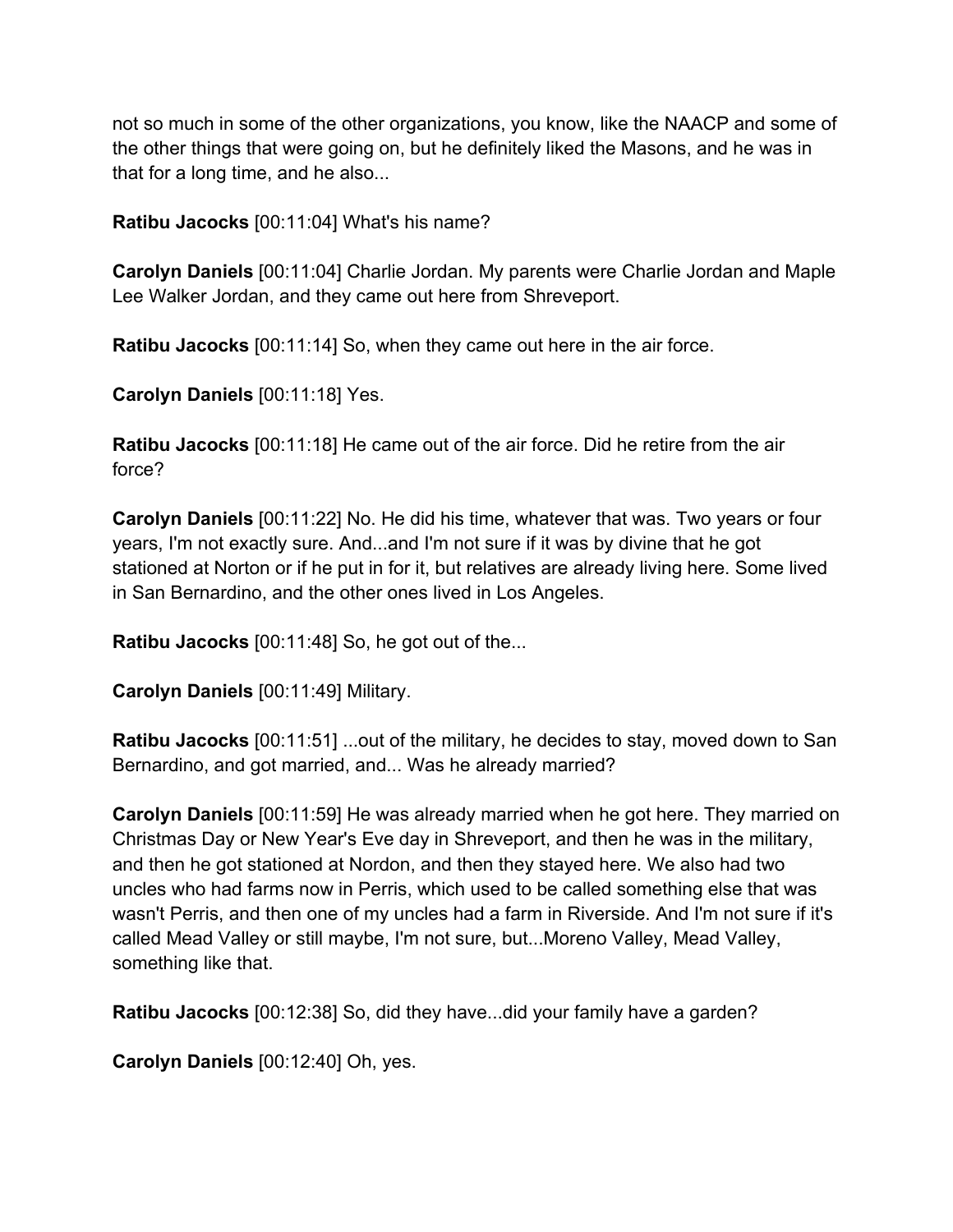**Ratibu Jacocks** [00:12:41] And any chickens...?

**Carolyn Daniels** [00:12:43] Now...now we had chickens and a small garden, but my aunt and uncle who lived down the street from us, I grew up on 8th and K, had huge garden up until my aunt died. Huge garden, grew some of the biggest collard greens you've ever seen. And then my aunt and uncle who lived on 7th Street: fig trees, apricots, things like that. We had grapevines, walnut trees, and peach trees. And I think practically everybody in our neighborhood had some sort of garden or some sort of fruit trees.

**Ratibu Jacocks** [00:13:23] And growing up, this area, K...you mentioned K and L, 8th. Do you know the boundaries of that area at the time you were living there were black, mostly lived? I know they lived all over the city in different places, but...

**Carolyn Daniels** [00:13:37] Oh, yes, they did. The boundaries, to my knowledge, when I was younger was started with you coming to the west side of the bridge, which for us was...

**Ratibu Jacocks** [00:13:54] Were the railroad tracks there?

**Carolyn Daniels** [00:13:59] The railroad tracks were there, and my aunt and uncle lived down...lived down by the railroad tracks. And then I thought it was over to 5th Street, and then to the north, the boundary was Highland Avenue because after that, I think you got into Delmann Heights and some of the... Muscupiabe, and some of the other areas. And then over to either California or State Street.

**Ratibu Jacocks** [00:14:26] Where was the New Hope Missionary Baptist Church?

**Carolyn Daniels** [00:14:27] In the beginning, we started out in 1911 down on J Street in a house.

**Ratibu Jacocks** [00:14:33] J and what?

**Carolyn Daniels** [00:14:34] J and 6th 'cause I think... J and 6th or J and...yeah, J and 6th. And then they moved to a building on 7th and J. And then during Dr. Campbell's tenure, they built the church on 17th. It was must go way back and...Muscott back in the old days, now it's Medical Center Dr, and we've been there ever since. Now, 16th Street Seventh Day Adventist Church used to be called K Street, and it was across the street from our house on 8th and K.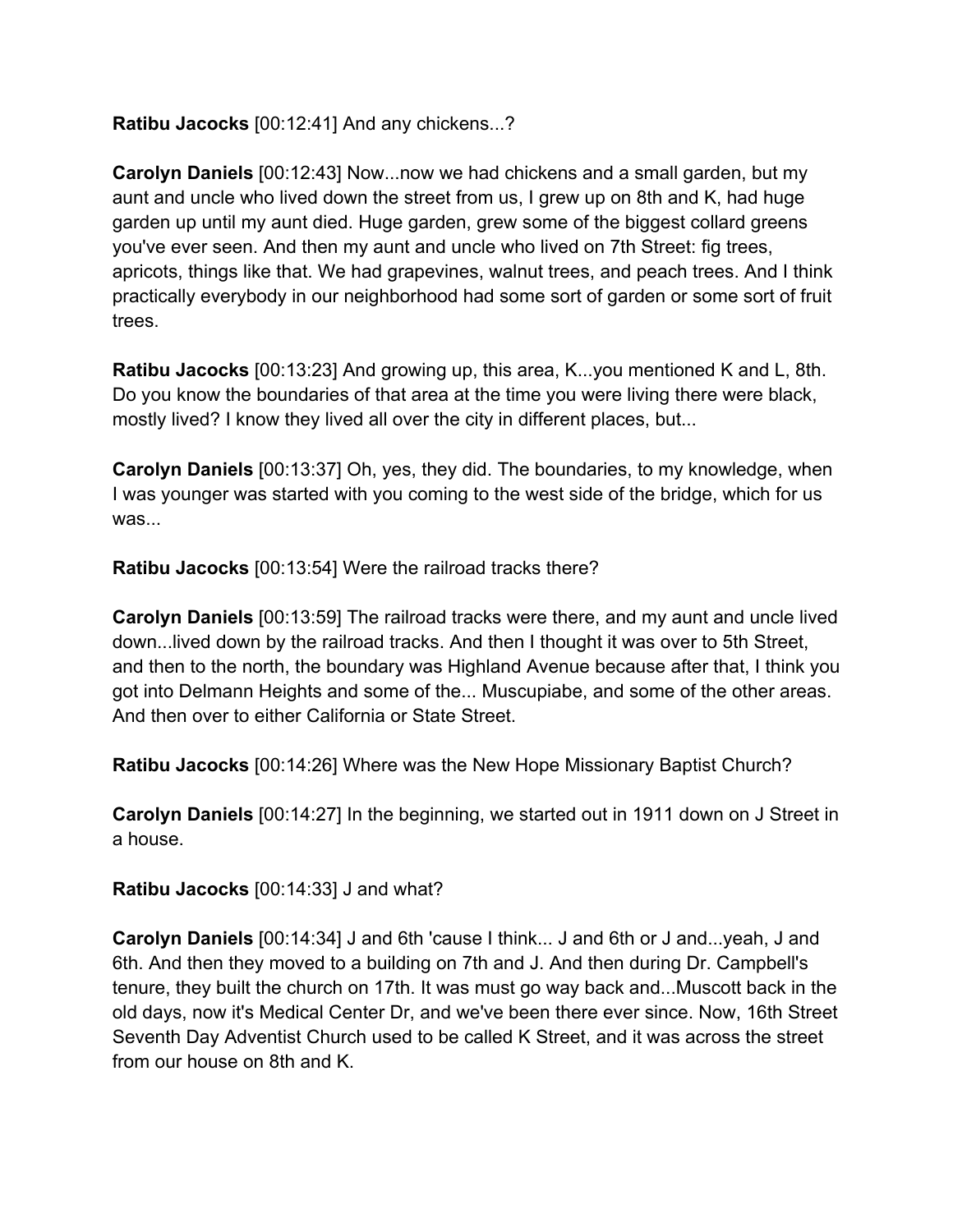**Ratibu Jacocks** [00:15:11] Oh, okay.

**Carolyn Daniels** [00:15:12] So, they moved the...16th Street was then K Street.

**Ratibu Jacocks** [00:15:16] What year do you think that was? That they were there? [??] were they there before New Hope or were they there before Temple?

**Carolyn Daniels** [00:15:27] I think...I think 16th Street or K Street was there all the time. Now, St. Paul was down the street from us.

**Ratibu Jacocks** [00:15:35] So, you're...

**Carolyn Daniels** [00:15:37] And I'm not...I'm saying J, but it's Harris, not J, and the two churches right together were St. Paul and New Hope, and then you had to...

**Ratibu Jacocks** [00:15:47] What about Temple?

**Carolyn Daniels** [00:15:47] Temple was in the place where it still is down on 8th and Union. Is that 8th and Union or 8th and Medical Center?

**Ratibu Jacocks** [00:15:57] Medical Center.

**Carolyn Daniels** [00:15:57] Right, and I think Union is one of the streets there, right?

**Ratibu Jacocks** [00:16:00] Yeah, Union is the address.

**Carolyn Daniels** [00:16:02] Right, that's the front of...

**Ratibu Jacocks** [00:16:03] Between Union and 8th.

**Carolyn Daniels** [00:16:05] 8th, right. So, they were always there. So, we would go from New Hope to St. Paul when something was going on, and back then, your parents did not drive you everywhere. Then we would walk down to Temple if something was going down...on down there for the youth. And then we would also go to vacation Bible school first during the summer at K Street, Seventh Day Adventist. And then New Hope was next, and then last we would go to vacation Bible school at Temple. So, everybody was just one great big community. You just went from place to place.

**Ratibu Jacocks** [00:16:44] So, church was the primary activity...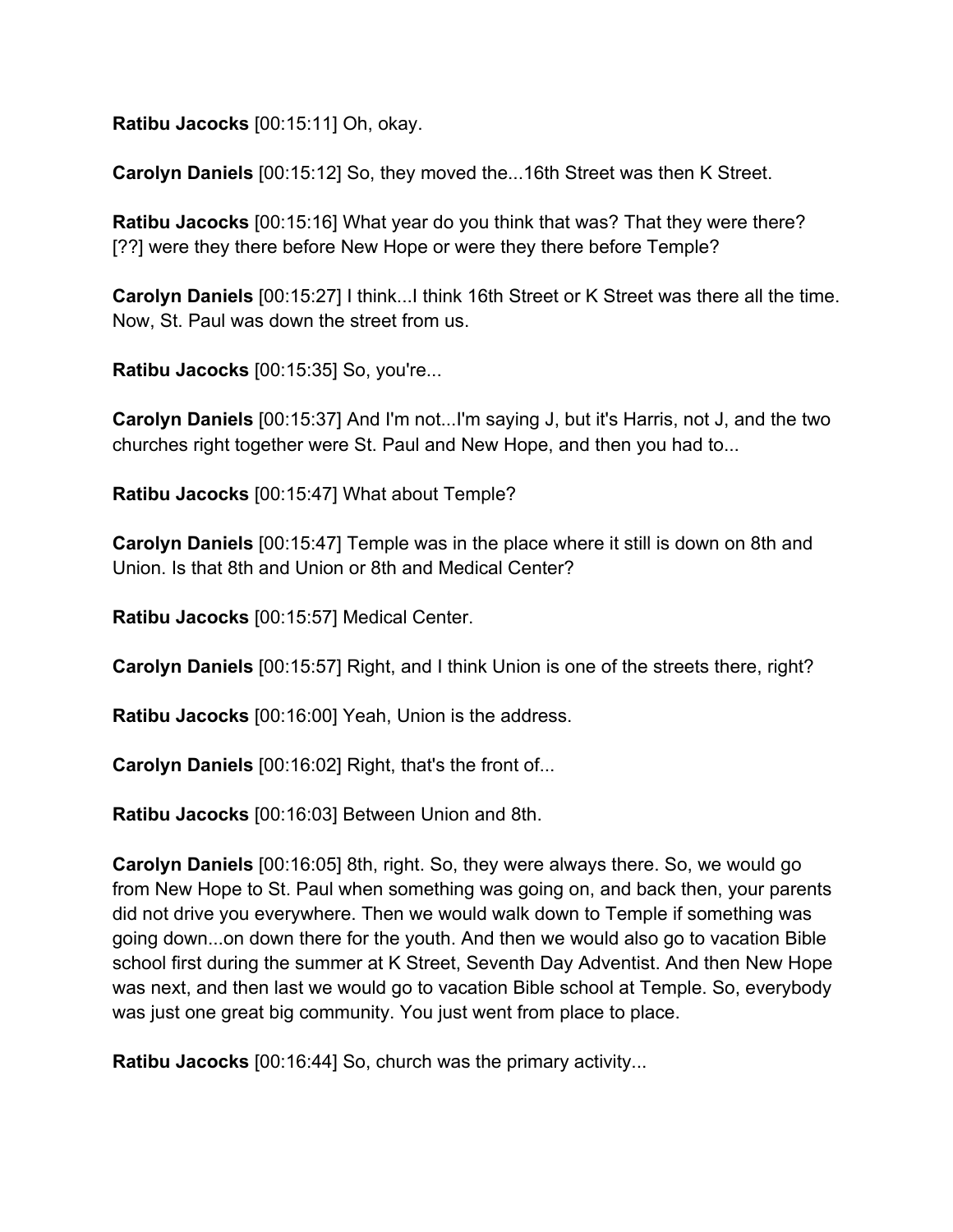**Carolyn Daniels** [00:16:46] Thank you. It was the primary activity.

**Ratibu Jacocks** [00:16:49] ...for children as they were growing up.

**Carolyn Daniels** [00:16:49] Yes, it was.

**Ratibu Jacocks** [00:16:53] Okay, and I just want to ask you a little more about growing up. What type of businesses were in those areas at that time?

**Carolyn Daniels** [00:17:03] Oh, my goodness. Let me see... Down the street from us was a corner grocery store on 8th and L, was owned by Herman Riley and his wife. And then if you went down to 7th and L, and along 7th street from L to Mount Vernon, there were three or four grocery stores, little neighborhood stores owned by Hispanics. And of course, then we had the barbecue places. Liquor stores were owned by blacks. As a matter of fact, my father used to take us down on Waterman, can't remember the cross street, and I can't remember the name of the restaurant. We would go there on Fridays, usually after my father got off of work and we got home from school, to have dinner there. And I think the name of the restaurant was Guy's, but I think by the time we got to junior high school, it may not have been in business any longer.

**Ratibu Jacocks** [00:18:04] Okay, so what made you get involved in community-based organizations, before we get to the Hall of Fame, I wanna know what other types of organizations you were in or...before, before.

**Carolyn Daniels** [00:18:19] Okay, well, practically everybody went to the Home and Neighborly Service.

**Speaker 3** [00:18:23] Okay.

**Carolyn Daniels** [00:18:23] Everybody, I don't care where you live, where you at, everybody went to the Home and Neighborly Service.

**Ratibu Jacocks** [00:18:29] On...and that was where?

**Carolyn Daniels** [00:18:30] On Mount Vernon and on...

**Ratibu Jacocks** [00:18:33] 8th?

**Carolyn Daniels** [00:18:33] Between 8th...it's a big building, and it...but it...the park right behind it, which had a swimming pool and such. And so everybody belonged there, and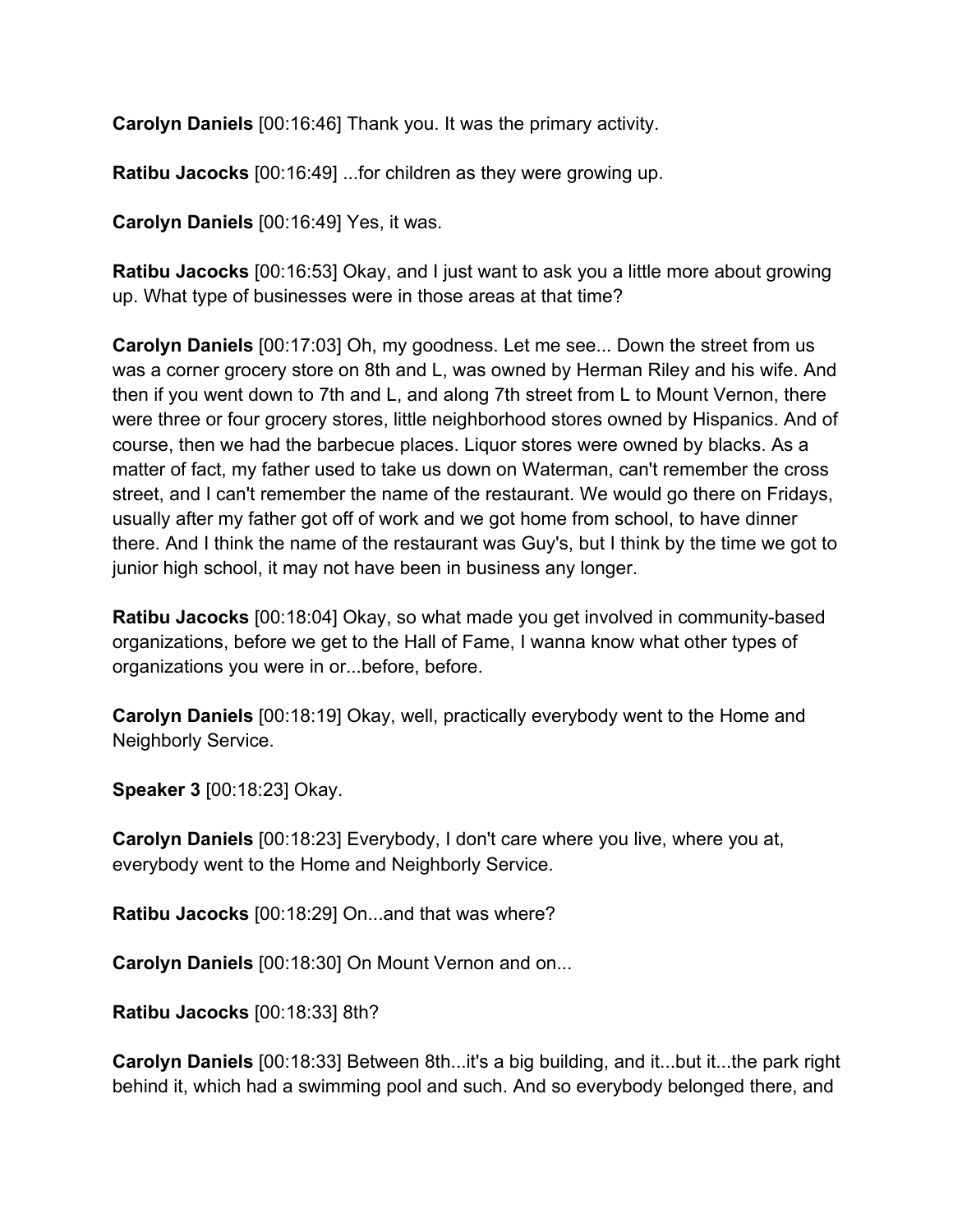I was doing...went to Girl Scouts there. I also belong to the Girl Guides at the Salvation Army, which was downtown San Bernardino on 5th Street. Um...belonged to all the drill teams that we could. Now, my father did not want us to go over to Franklin to be in the Pacesetters 'cause, you know, we were walking back and forth, and Pacesetters was very large organization back in the old days. And then as I began to have my own children, I would have them work for other campaigns for different people that were campaigning for public office as a way to give back to the community. So, they were just tiny tots, and they would be in there helping to lick envelopes, put stamps on envelopes, fill envelopes, because they needed to know that you have to...you have to give back, and...

**Ratibu Jacocks** [00:19:40] How did you know they needed to do that. What led you to believe it because a lot of blacks nowadays don't necessarily see that, and I was wondering what motivated you?

**Carolyn Daniels** [00:19:50] Because my father used to always tell us, and I guess this is a very old saying to whom much is given. You have to give back. And so that's how I was raised up, and that's what we did, and I passed it on to my children

**Ratibu Jacocks** [00:20:07] They're doing that today?

**Carolyn Daniels** [00:20:09] My son, Elexious, does a lot of coaching football. Football is how he got through college. The girls primarily help me. Now, Keynasia, the youngest one, who is really the go-go-getter activist in the community. But that is just something that was instilled in me by my parents, and after my mother died, my aunts and uncles helped to raise us. So, that was just something they said you needed to do. You were kept busy, you had things to do, and for the most part, it kept you from getting in trouble, and you learn how to do things for somebody else besides yourself 'cause I never wanted for anything. I can't say that I grew up in a poor home 'cause I didn't. We had primarily everything that we wanted. And we were overly blessed, abundantly blessed, so, we had to do things to help out, and we always... Being near the railroad tracks, people were always coming by that were hungry, so my father, even when he died, coffee was always on the stove, always food in the refrigerator, always willing to feed people that came, and so were my other relatives. So, that's how we learned that you have to...whatever God blesses you with, you have to make sure that you expand whatever you're doing and extend that blessing to other people.

**Ratibu Jacocks** [00:21:40] You mentioned Wilbur Brown. Did he bring you to the Kutania People or the Black Athletes Hall of Fame? I'm trying to see where...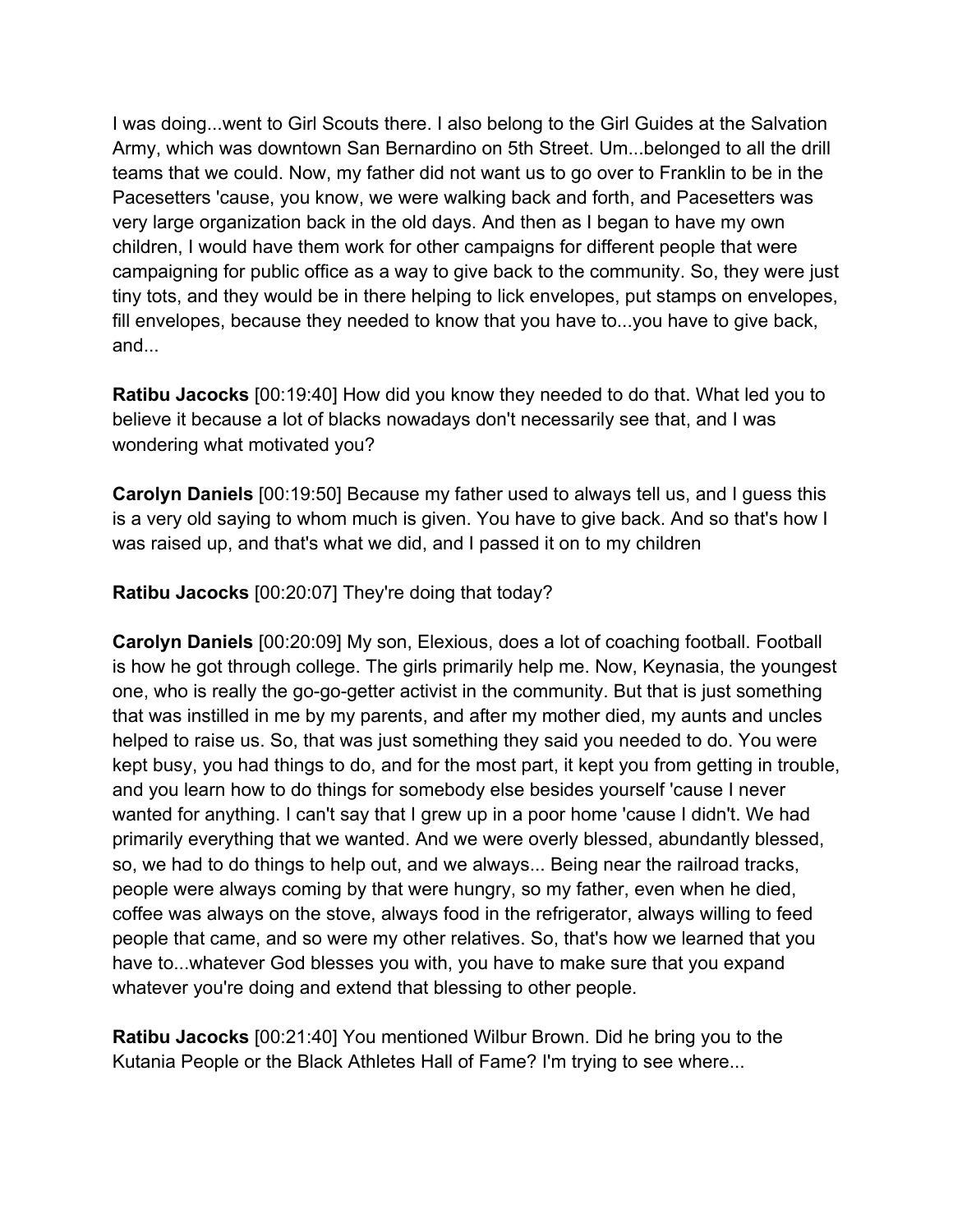**Carolyn Daniels** [00:21:48] Yes, he did.

**Ratibu Jacocks** [00:21:49] What is the name of the organization?

**Speaker 3** [00:21:51] It was...the name of the organization was Kutania People, and I think it's Swahili for people helping people. And we had interns who did various things for the organization. Are...while we did small things around the community, I think our biggest claim to fame was the Black Athletes Hall of Fame. And I know...we met some resistance from other ethnic groups because they could not figure out why you had to have a Black Athletes Hall of Fame, but it's just like Black Grad. You are recognizing your own for the accomplishments that they did. And, you know, it's just like Bob Howard went to San Diego State, and then he went on to play for the San Diego Chargers. Ernest Powell went to USC. We had a plethora of people from this area.

**Ratibu Jacocks** [00:22:52] How about Ronnie Lott?

**Carolyn Daniels** [00:22:54] Ronnie- Oh, Ronnie Lott was a big thing.

**Ratibu Jacocks** [00:22:55] He was?

**Carolyn Daniels** [00:22:56] Yes, he was one of the top. And Wilbur and Walter Brown, them stars themselves were stacked char-...track stars of their own. San Bernadino High School just had a lot, as well as specific, who were our crosstown rivals. They just had a lot of great athletes. And then, later on, you have Ronnie Lott went to Eisenhower. And then even after that, you had kids who grew up with...my kids, went on to do a lot of things, and we had some...yes, sports wise. And so you wanted to recognize that fact that we just had children from this area, youth, that were...that had done great things for the school system here, and they probably weren't recognized as they should've been.

**Ratibu Jacocks** [00:23:47] Did you give scholarships as well?

**Carolyn Daniels** [00:23:50] Yes, we did.

**Ratibu Jacocks** [00:23:50] You did?

**Carolyn Daniels** [00:23:51] And like I said, we had high school interns.

**Ratibu Jacocks** [00:23:53] Did you give them to athletes or other...?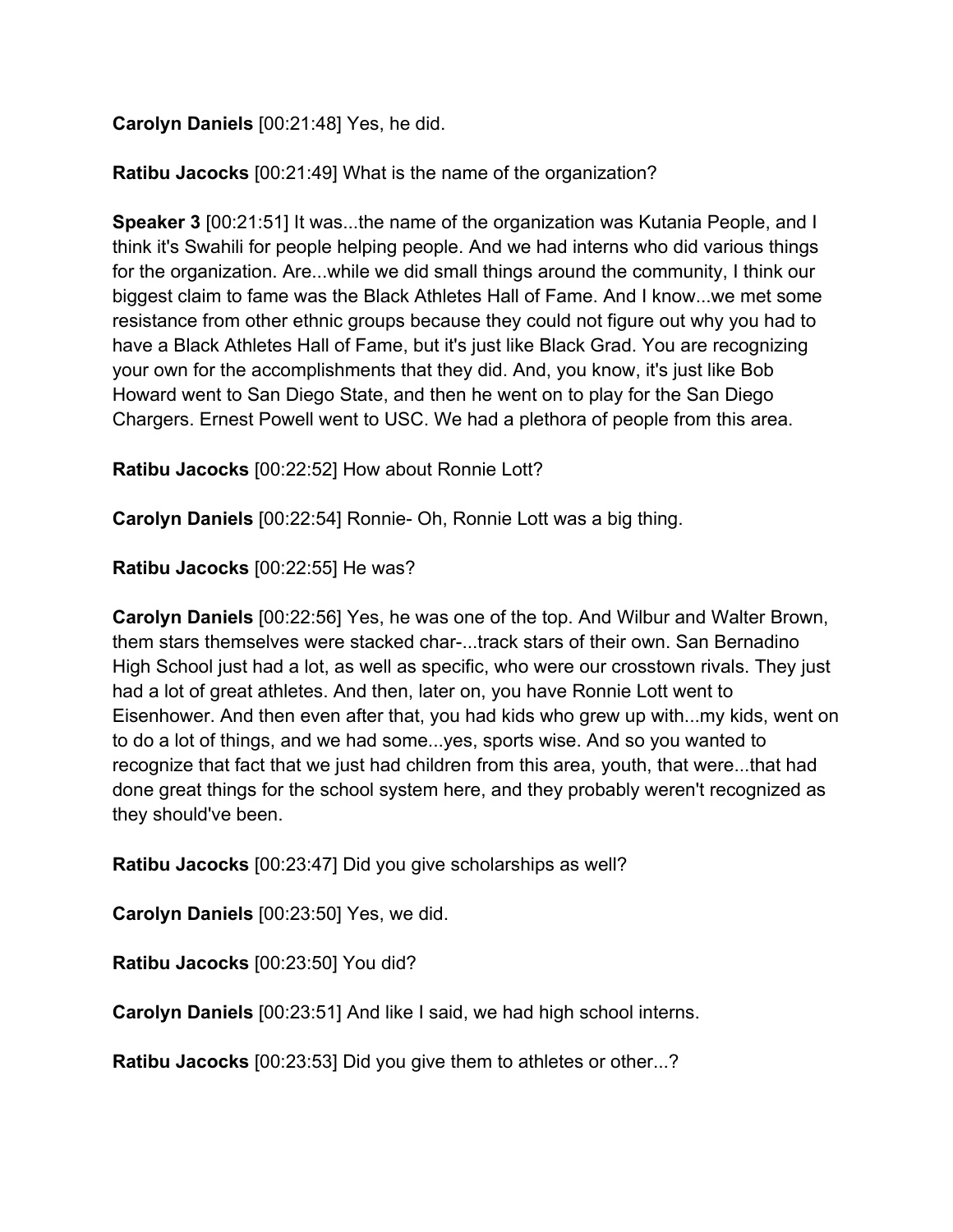**Carolyn Daniels** [00:23:56] They went to everybody.

**Ratibu Jacocks** [00:23:57] The scholarship went to everybody.

**Carolyn Daniels** [00:23:59] Went to everybody. No, not just athletes. They went to everybody.

**Ratibu Jacocks** [00:24:01] Everybody. And do you remember 'bout how much...how many you guys gave a year, or can you recall that?

**Carolyn Daniels** [00:24:07] Oh, my goodness. You know, we've been defunct for quite a while, and that is a number that escapes me. And several people, including your wife, Wilmer, would go into their pockets to give trips, airline tickets, or train tickets, or bus tickets for those students that were going to school out of state and didn't have a way to get home. Wilbur and quite a few people were also giving money. They call up and say, "I can't pay for this book. I can't do this, I can't do that," or "I need money for this. I need a winter coat. I'm from Southern California, but I'm now in Pittsburgh," or "I'm somewhere where it's cold." And so as a community, Kutania People, which also...Jennifer Blakely and Anthony Blakely, we would, you know, put in for...put money together and get those students whatever they needed. We were just the go-to people for making sure that these kids went to college, first of all, and that they finished college, and if at all possible, come back to the Inland Empire to do what they needed to do to help boost up the next generation of children coming along.

**Ratibu Jacocks** [00:25:29] What would...what do you think was the biggest contribution the Kutania People made? I'mma get to the sports one in a minute...

**Carolyn Daniels** [00:25:37] Right.

**Ratibu Jacocks** [00:25:37] ...but just Kutania.

**Carolyn Daniels** [00:25:39] I think hiring those interns and getting them trained to do what they needed to do in the community, how to go about getting things done, how to write letters, how to talk to people on the phone, how to meet and greet people at different events that we had, just training and letting them know that they're, you know, you can also be a part and learn how to do things in the proper and correct way.

**Ratibu Jacocks** [00:26:08] Where did they come from, these interns? They were high school students?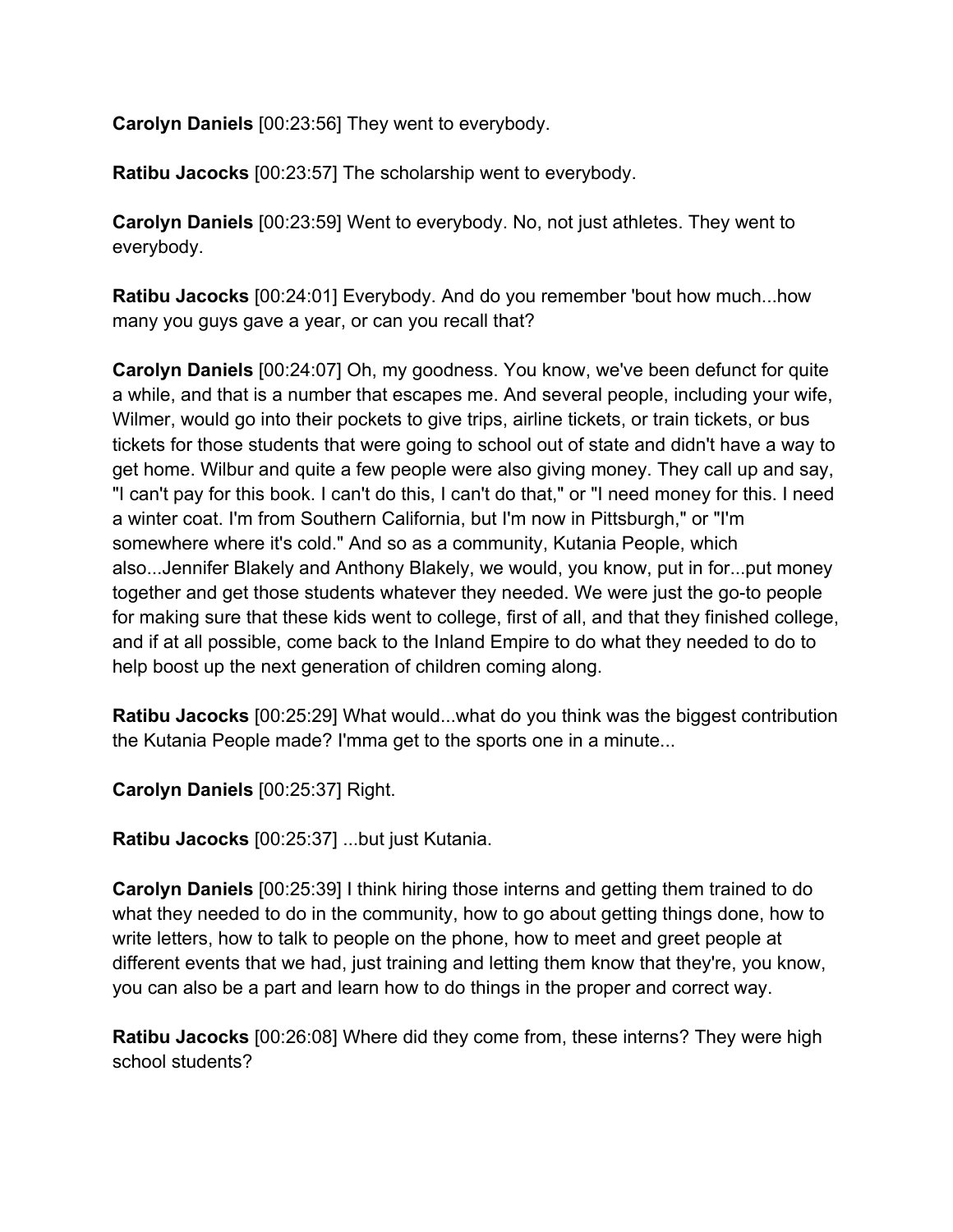**Carolyn Daniels** [00:26:11] They were high school students. I think we had all of the MacGyver, Rhonda, Rhea, and Robyn were interns for us. Oh, let's see...

**Ratibu Jacocks** [00:26:28] Some of them went on to become confident in their own right.

**Carolyn Daniels** [00:26:32] Oh, yes, definitely, definitely.

**Ratibu Jacocks** [00:26:35] And you think that they got a good start with...

**Carolyn Daniels** [00:26:38] Good start with us, right? We had all kinds. Marcus Portly was one of our, and he's like a pastor of his own church at the moment, excellent minister. They just went on to do great things, but you have to...you have to start out teaching our children somewhere. The adults need to know that they need to bring everybody under their wing and teach them how to do things. These things is not...this is not done by osmosis. It doesn't just fall into your head. You have to have someone teach you and train you. And it just so happens that Wilbur and Walter and along with a few other people, were very active at the church. And how they'd all "Come on, Carolyn, you need to learn how to type letters. You need to learn how to type up Dr. Campbell's sermons or whatever." And so they took me and several other people. And then Joyce, the Perry family, came to town, and then they were another large family that took in a lot of kids, and Mr. and Mrs. Perry taught you how to...how to do things. And so that's how it was.

**Ratibu Jacocks** [00:27:45] So, now the Sportsman came, and with you, put on the Black Athletes Hall.

**Carolyn Daniels** [00:27:52] Yes, they did.

**Ratibu Jacocks** [00:27:53] Do you know how that was formed or...?

**Carolyn Daniels** [00:27:54] I'm not exactly sure how the Sportsmen were formed, but I think they were all former athletes in high school and probably college. And think it was like Dorty Gray and, let's see, Marvin Williams, better known as Skipper, Lionel Williams. The Sportsman Club was very large, but they were all, I think, athletes in their own day and they formed to...I think they primarily formed to help out the basketball...the coaching with the basketball, the football, and track and field, and all of those other things.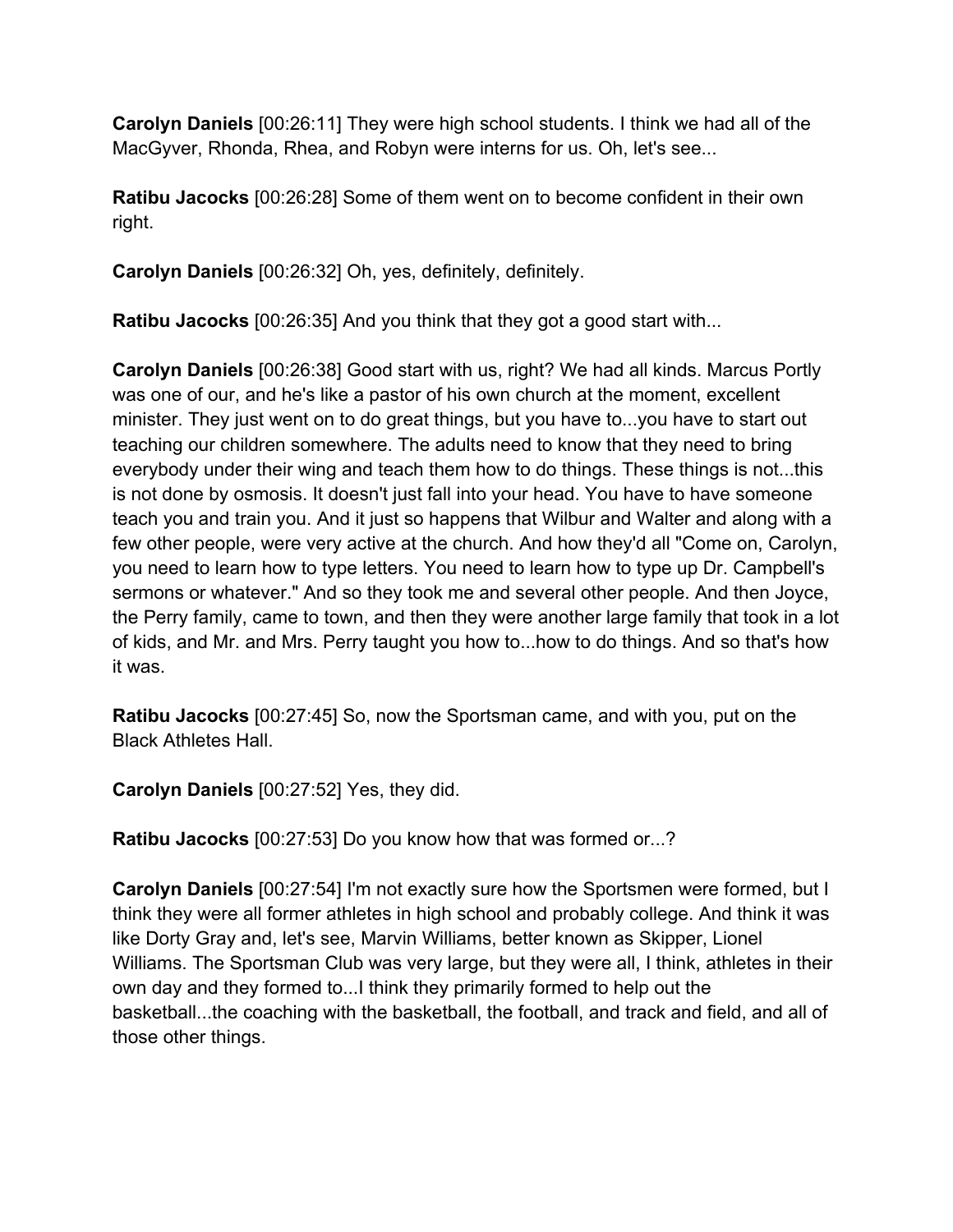**Ratibu Jacocks** [00:28:39] So, was Wilbur in both organizations? Was he a Sportsman too?

**Carolyn Daniels** [00:28:42] I don't think Wilbur was in the Sportsman, but when Wilbur's parents came to San Bernardino, his mother used to like to tell that their first meal was, in San Bernardino, California, was at our house. And so being from the South, they...Wilbur and Walter and his sister were also trained that you have to give back in the community. And I don't think there's anybody in town who does not know Wilbur and Walter. I don't think there's anybody that does not know the Blakely's. So, they...that was their way of giving back. Just being, you know, a part of the community and knowing all these people. So, somebody had an idea. There was also a group called the Epicureans. Now, I think Epicureans has to do with food, so I'm not sure if they were all chefs or wannabe chefs, or they just got together and barbecued and did whatever they did, but there was also a group called the Epicureans. So, there were a lot of different things...a lot of different things that you could be in; you just had to choose what you wanted to do.

**Ratibu Jacocks** [00:29:50] So, the Black Athletes...The Hall of Fame, the Kutania People, I'm sorry, came together from the Hall of Fame.

**Carolyn Daniels** [00:29:59] Yeah.

**Ratibu Jacocks** [00:29:59] Who were some of the people that attended the Hall of Fame...

**Carolyn Daniels** [00:30:03] Oh my God, we...

**Ratibu Jacocks** [00:30:04] ...outside the area?

**Carolyn Daniels** [00:30:06] Well, some of the guests were Ken Norton, Ronnie Lott, of course. Oh, my God, I can't call his name now, he's been out of football for a long time. Marvin Gaye, the young lady who was in "Star Trek," Lieutenant Uhura, I think was her name on the show, she was here. Some of the actors and actresses from several of the shows that were on television at that time. Thelma, from "Good Times," you know, just different things like that, I think a lot of people were drawn.

**Ratibu Jacocks** [00:30:49] Did you have to pay them?

**Carolyn Daniels** [00:30:49] Oh, no, they donated their time, but we did have to send the limo for them. None of them ever charged us. We would send the limo to pick them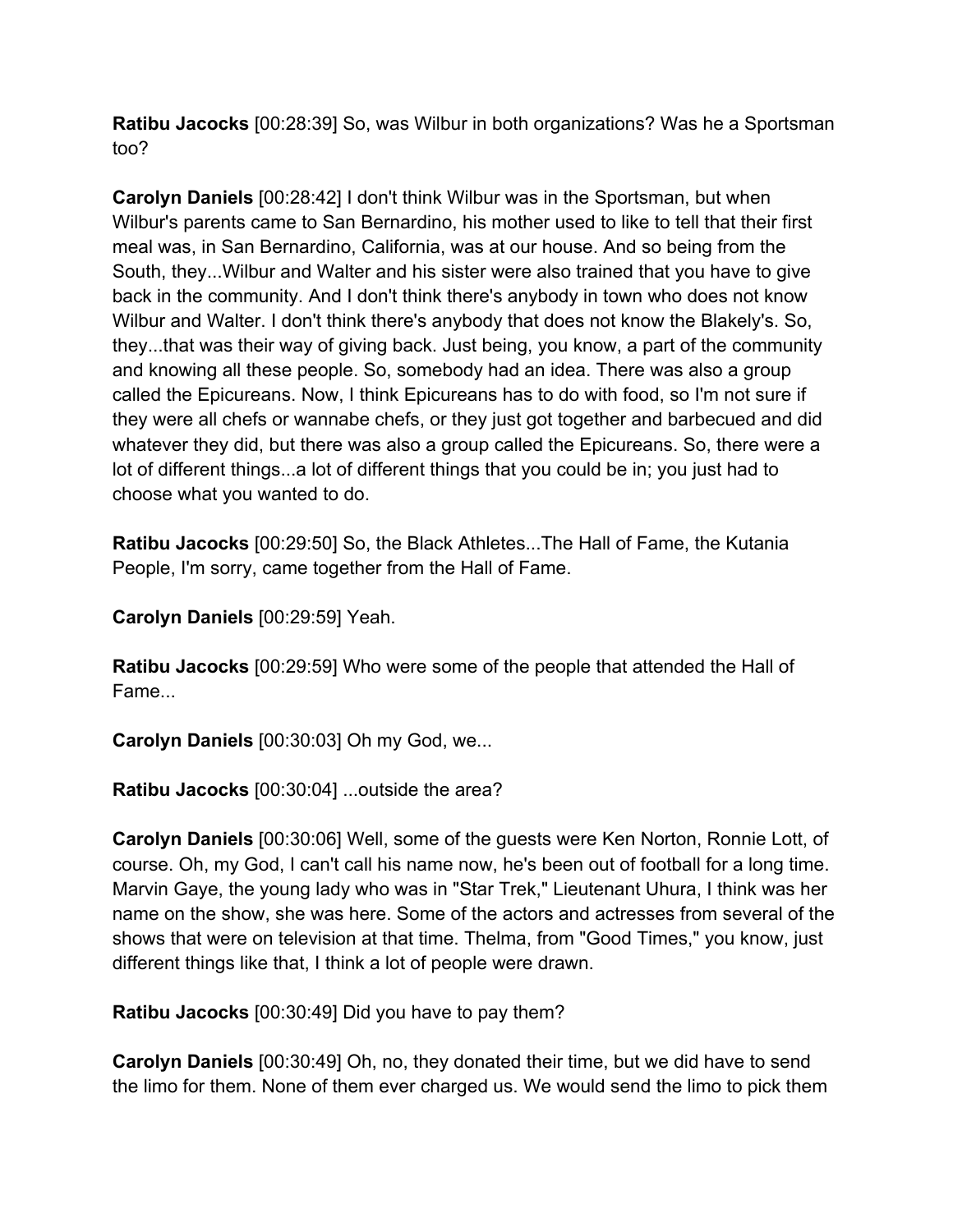up and take them back, which is the least we could do since they volunteered their time to come and be with us.

**Ratibu Jacocks** [00:31:06] So, how many people you think used to come...?

**Carolyn Daniels** [00:31:12] At least three hundred, at least three hundred.

**Ratibu Jacocks** [00:31:15] At least three hundred. Do you remember how...what was the maximum?

**Carolyn Daniels** [00:31:19] Well, we for a...for a long time, we were at the convention center in San Bernardino, and I think we may have been at the Orange Show, but I think three hundred probably would be the lowest figure, is very big. And Joan, and I can't remember her name...last name at the moment, was our caterer...was the Hall of Fame caterer.

**Ratibu Jacocks** [00:31:41] Mayhew.

**Carolyn Daniels** [00:31:41] Joan Mayhew was the Hall of Fame caterer always. I don't think we ever had anybody else.

**Ratibu Jacocks** [00:31:49] So, you told me when I came to my first one, February 24th, 1979, it seemed to me the convention center was full.

**Carolyn Daniels** [00:31:59] It was full.

**Ratibu Jacocks** [00:32:00] When I came.

**Carolyn Daniels** [00:32:02] Yes.

**Ratibu Jacocks** [00:32:02] There was a lot of...

**Carolyn Daniels** [00:32:04] And that was, you know, we always sold tickets ahead of time, but we always had people who came who did not buy their tickets. And, of course, you have to give the caterer a count, and it was always hard to control. We would sell all the tickets, and then Joan would get the count, and then you'd have all these people showing up who didn't purchase their tickets ahead of time. And of course, Wilbur and Wilmer Amina never wanted to turn anybody away. And so we would end up putting...having them run around, put up more tables. And of course, Joan learned after the first two or three years that she must always cook extra food, above and beyond the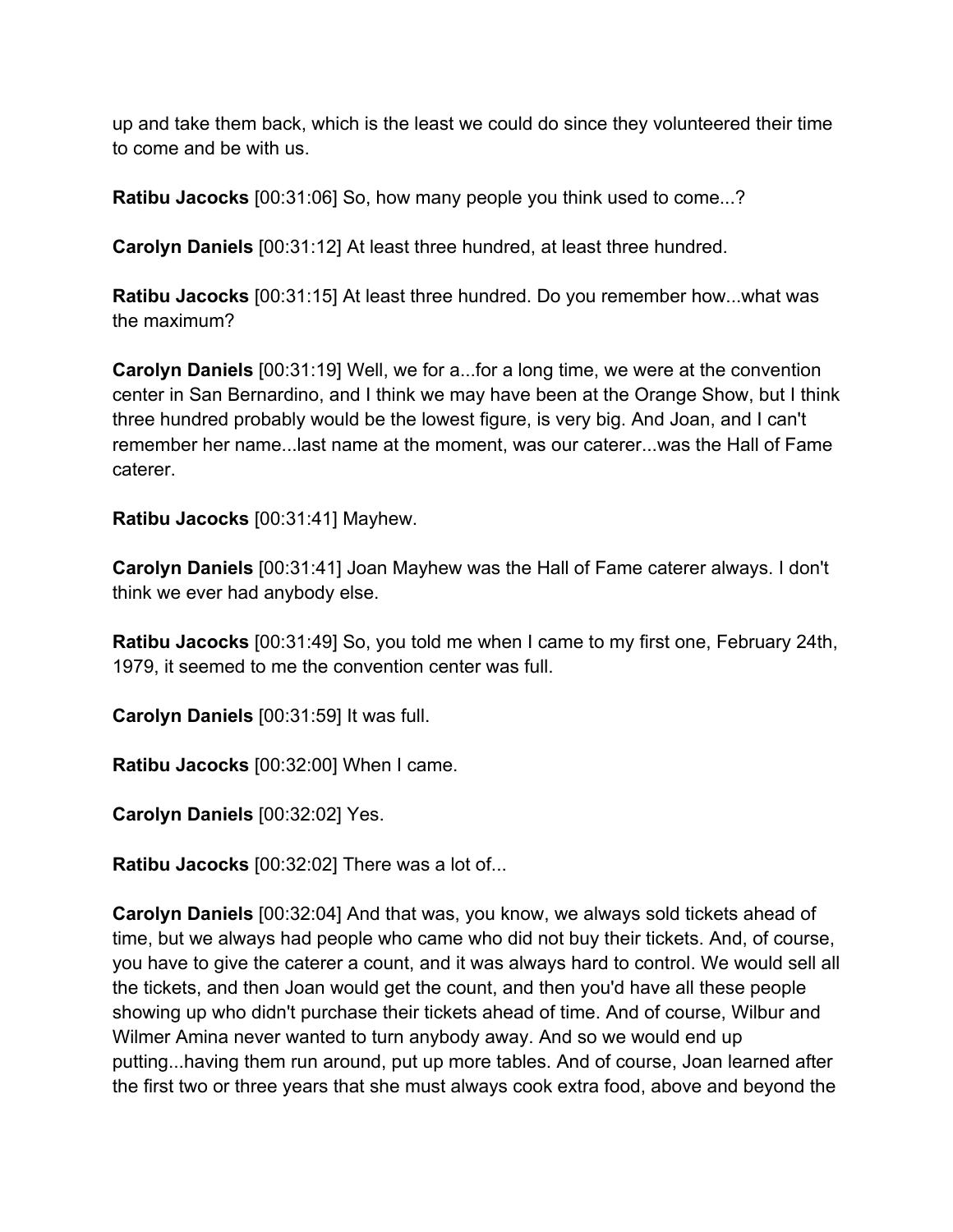10 percent because we always went over the 10 percent extra that caterers usually fixed in case you have a guest that show up that didn't purchase tickets ahead of time.

**Ratibu Jacocks** [00:32:55] But, you know...okay, you know- [coughs] Excuse me. Please. You know Artelea Burgess. I think. The beautician.

**Carolyn Daniels** [00:33:07] Right, right, beautician.

**Ratibu Jacocks** [00:33:10] [coughs] Excuse me. She said that everybody was prepared for the Hall of Fame.

**Carolyn Daniels** [00:33:16] Oh, yes.

**Ratibu Jacocks** [00:33:18] There was a buzz, that's the word she used.

**Carolyn Daniels** [00:33:19] Yes.

**Ratibu Jacocks** [00:33:19] There was a buzz around that.

**Carolyn Daniels** [00:33:20] Yes.

**Ratibu Jacocks** [00:33:20] What can you say about the buzz?

**Carolyn Daniels** [00:33:22] Well, the buzz was that we were honoring our own, and we were having an affair that you come to dress dressed up, and you would acknowledge all of these people. They would get their trophies, they were inducted into the Black Athletes Hall of Fame for the Inland Empire, and then you were able to have a great meal and then, of course, dancing. And then some people used the Hall of Fame as a gathering social place for people that they may not have seen since the last year. So, which included not only your friends, but also might include family members.

**Ratibu Jacocks** [00:34:07] Right. I know my brother used to come here from New Jersey...

**Carolyn Daniels** [00:34:08] Yes.

**Ratibu Jacocks** [00:34:08] ...every year. That's when he came. And the date of the Hall of Fame was when in February?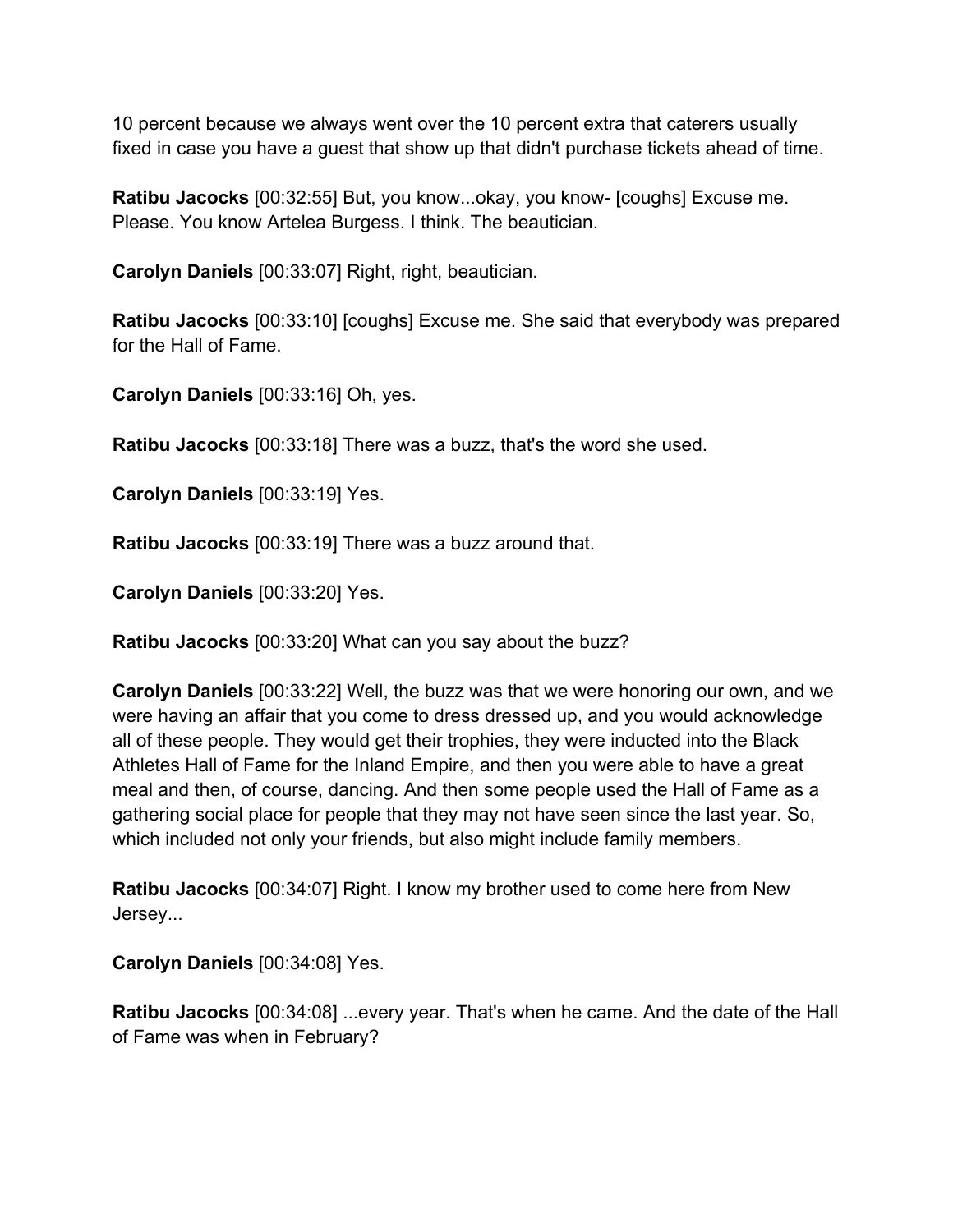**Carolyn Daniels** [00:34:18] Usually...usually, I would think during Black History Week, but I'm not pos- don't quote me on that. I'm on air saying that, but I'm not sure. Sometime in February, and I think once or twice it may have been moved to some other date, but it basically didn't matter if we moved because...if the date moved around because it was always a packed affair.

**Ratibu Jacocks** [00:34:44] People were looking forward to it.

**Carolyn Daniels** [00:34:45] People were looking forward to it. Yes, they were.

**Ratibu Jacocks** [00:34:48] It was the...what I understand, the parade was the first...in the first weekend and then Hall of Fame was the last week.

**Carolyn Daniels** [00:34:58] Right.

**Ratibu Jacocks** [00:34:59] That's what I understand when [...].

**Carolyn Daniels** [00:35:00] Yes. Primarily yes.

**Ratibu Jacocks** [00:35:02] See what that is. So, one of the things I wanted to ask you, how do you think the community itself benefited? You talked about the people...the athletes, the young athletes who were recognized, but how did the community benefit from the Hall of Fame?

**Carolyn Daniels** [00:35:26] The community benefited because it let them know that as a people, we are contributing to what's going on in the world, basically. That it's positive, wasn't anything negative. The newspaper articles were going to print up...were going to print up a very nice article about what's going on in the community. And some...some athletes did not go on to college, so we're recognizing them for what happened while they were in high school, the contribution that they made to their respective high schools, and that they weren't forgotten. And I think that's what the program was all about, recognizing people for their accomplishments where they were at that time. And for those who went on to do greater things, that was okay too. But it was...it let the community at large, you know, San Bernardino and Riverside also, because I don't think we discriminated against and we probably had Riverside athletes also, but it let you know that we were positive contributors to what went on in high school and to the reputation of the area. It wasn't neg- it was not something negative. It was something positive that was going on.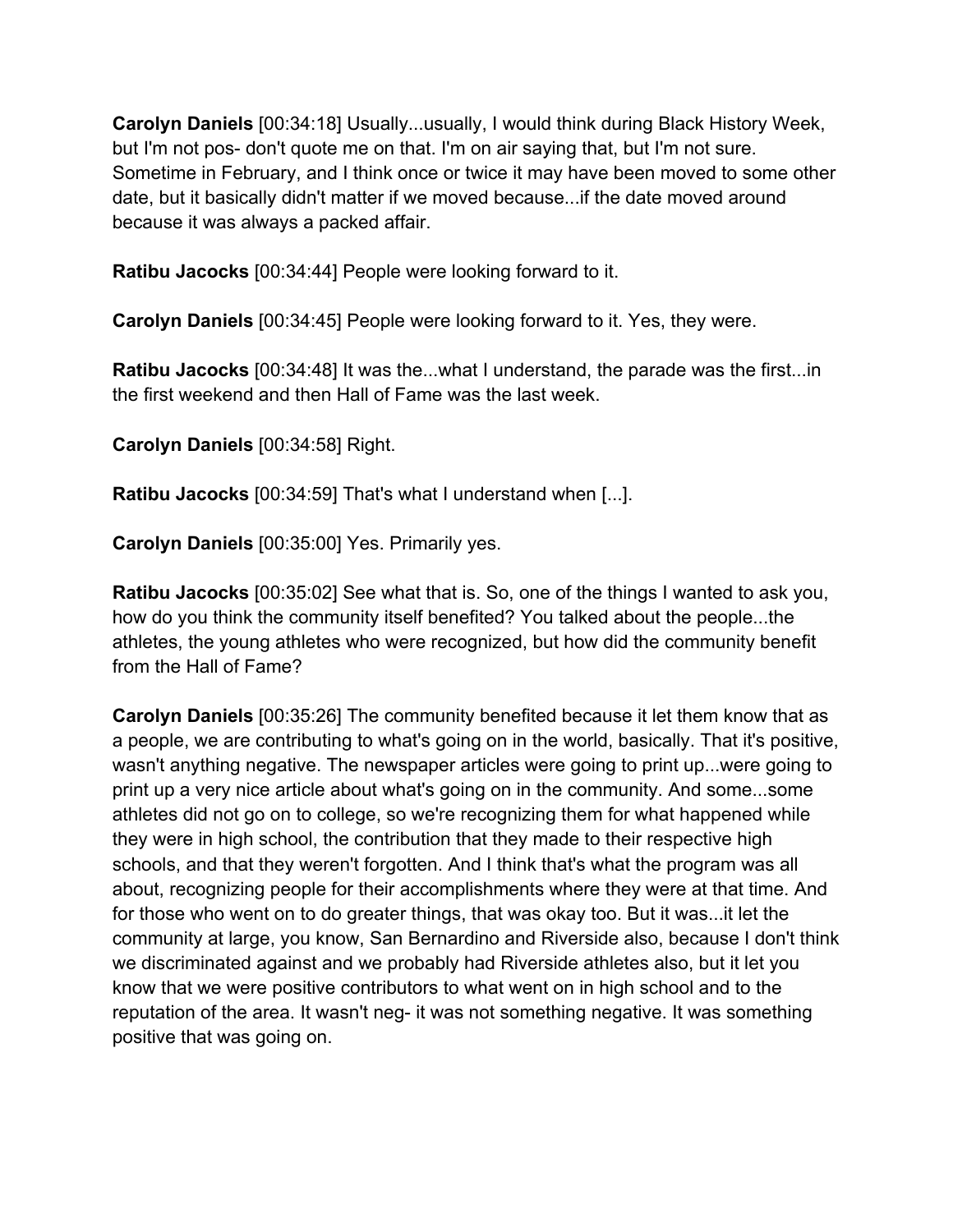**Ratibu Jacocks** [00:36:49] You had all the organizations before you, like the Swans or the Socialites.

**Carolyn Daniels** [00:36:55] Oh, yeah. I was a Vogue debutante.

**Ratibu Jacocks** [00:36:57] Oh, you were?

**Carolyn Daniels** [00:36:58] I was a Vogue.

**Ratibu Jacocks** [00:36:59] Okay, was there any competition among the organization that was currently existing when you came along? Or did they support you? How did they work together, everyone else?

**Carolyn Daniels** [00:37:10] Okay, well...you are recruited or they'll...they did pretty much like they do now. They will call up on the phone, they did do fliers and things back when I was growing up, and they were calling the phone and say, "Well, you know, I'm from this organization, from the Swans or from the Vogues," or whatever debutante organization that it was, and you would decide which one to go to. So, my friends and I decided to be in the Vogues, and then some other of our friends decided that they wanted to be in the Swans, and that's how you just...you primarily did whatever your best friends did. So, if that's what they wanted to do, that's where you went. And of course, later on, the Beautillion came about by the Socialites, and that was strictly for the boys. And that was the only thing that they did. So, the boys, if they wanted to be in the Beautillion, was used to be a lot of young men back in the old days. So, they went to...they were in the Beautillion, and then we had several choices. Young ladies had several choices about which debutante organization they wanted to be in. Now there's more than two. The AKAs have a debutante ball, Seventh Day Adventists have one, and I'm not sure if the Deltas had one, but there are several different people nowadays doing debutants, so you even have a wider choice. But still, for the boys, there's still just the Beautillion.

**Ratibu Jacocks** [00:38:44] Well, I'm talking about any conflict, I mean the negative competition with any of that...?

**Carolyn Daniels** [00:38:49] Oh, no. We had some of the best fun. We had the best fun. All the groups had the best fun. Now, I might be a little bit more competitive now, but we just had wonderful fun. We went to Barbizon to learn how to walk in our gowns, which was...that was...that was a godsend 'cause even though I knew how to walk, walking in a ball gown is a whole different story, how to stand up tall, and since I was always tall and my friends were short, I had a bad habit of leaning over. And even though I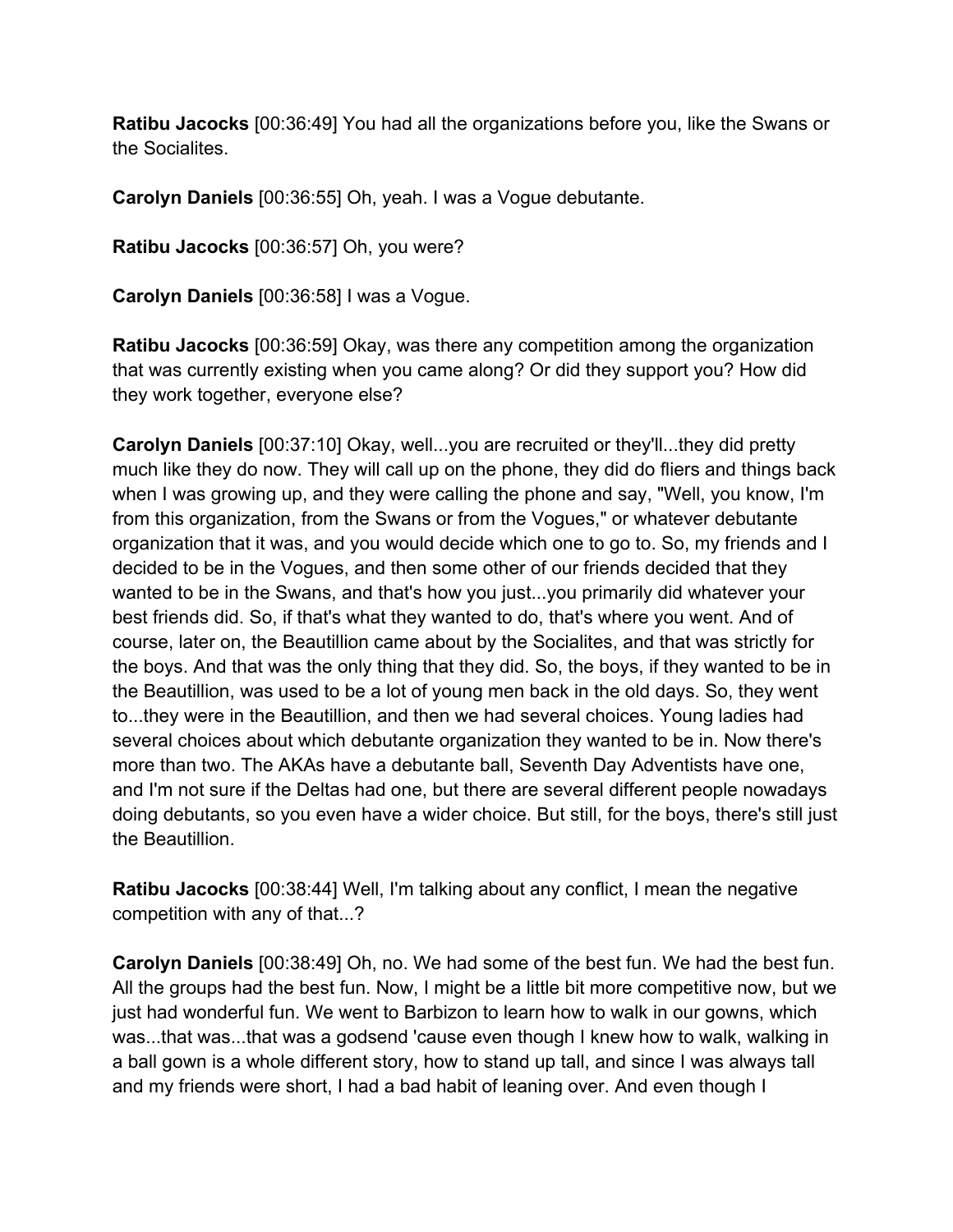was...the only time, I think I really stood up straight was in drill team, which I've always been in drill team, so you have to stand up straight. But other than that, walking to school, I'm leaning over talking to people. And so you sort of like stay that way because you're talking like no, you have to learn how to stand up straight. You learn how to look people in the eye. You learn how to walk in your dress. We also learned how to do the waltz 'cause at those particular times, we've probably doing the Mashed Potatoes and some other Watusi and other things. And so you had to learn how to do the waltz, which was great for us to learn how to... The debutante ball was just all-around great, positive organization for you to be in for the three or four months that you're in it. And then you learn how to also "Oh, I need an ad from you, can you do an ad for me?" or whatever. The ad was not the main thing. The main thing was learning how to be presented in public and how to walk, how to talk, and how to do things.

**Ratibu Jacocks** [00:40:21] So, excuse me, the organizations cooperating. What do you think would be the key...or do you think we'll cooperate now as much as we used to, or what do you feel about the day and the cooperation among rivals? Not necessarily rivals, but who were different things?

**Carolyn Daniels** [00:40:44] Yes, I don't think we pulled together as much as we should. Now, we will pull together in the m-...in a hot second if there's a crisis. All the organizations. If they say there's a town hall meeting because something happened or there's a major issue, we are all sitting right there next to each other, putting in our two cents and finding out what can we do to solve the problem. Now, as far as the organizations are concerned, since I... My children are old, I'm old, and my children are old. None of them, the boys...my two sons did not want to be in the Beautillion, so they weren't. And my daughters were...the youngest one was a lady in waiting two or three years in a row, but she never became a deb herself. But I think that we really...the parents probably need to push their children toward joining these organizations because it would be nothing but beneficial to them. I'm not sure if there is a rivalry for...to get people to join. Like I said, the Beautillion has no problem, but I think the debutants, we just need to find a way to get the young ladies to join those organizations, that we have to show them that there is a benefit to you being in the organization.

**Ratibu Jacocks** [00:42:18] Thank you for this cough drops. For some reason you excited me over all the information, and now you've got me coughing in here.

**Carolyn Daniels** [00:42:28] [laughs] I'm sorry.

**Ratibu Jacocks** [00:42:29] I really learning a lot rom you and seeing the picture. What was the political climate during that time...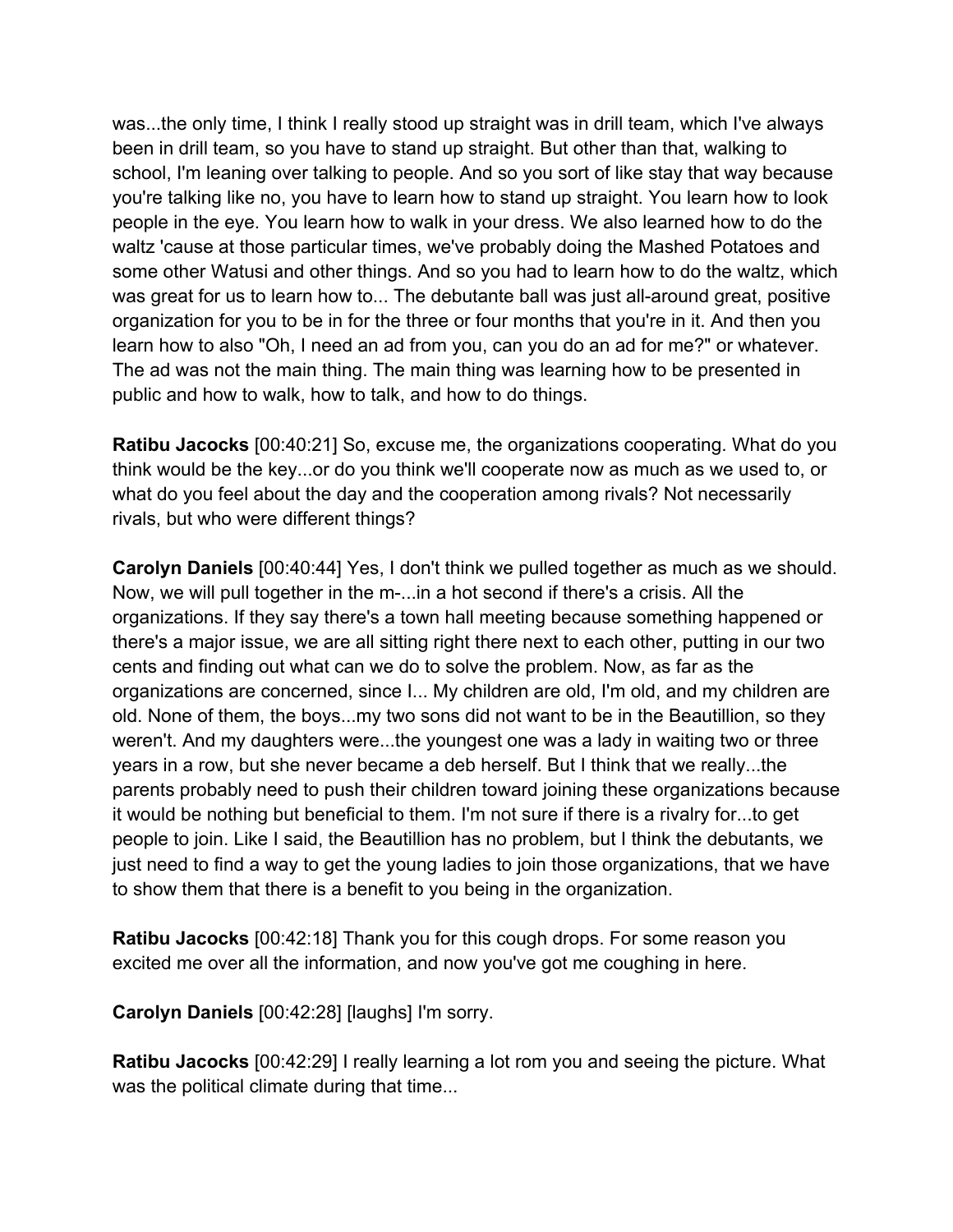**Carolyn Daniels** [00:42:38] Oh, my goodness.

**Ratibu Jacocks** [00:42:39] ...the Hall of Fame, and the debutantes, and the Swans, and the flourishing of the organization?

**Carolyn Daniels** [00:42:46] Well, let me see... The...well, of course, you know, we always had our...somebody from your ward has to be the councilperson, so I don't think that...I don't ever recall any contention about the council...councilman for our ward, for the west side of San Bernardino. I don't think there was anything contentious about that. Now, the mayor races might have been a whole different story, and...

**Ratibu Jacocks** [00:43:18] With Bob Holcomb?

**Carolyn Daniels** [00:43:21] At...

**Ratibu Jacocks** [00:43:23] Who other...what other mayor...?

**Carolyn Daniels** [00:43:25] I think maybe Ballard. I know that at one time, they were thinking about trying to change the boundaries so that the sixth ward would be divided differently and probably give somebody else a little bit more power. That didn't work out. And I think the main thing was jobs. And even today, you don't see any of these candidates anywhere or doing anything until it's election time. I will look up, and Dr. Fairley is saying we have this candidate. And then I was like, "Where they been all year?" That's one thing I can say about Herb Fischer, who was the superintendent from county...for county schools. He might drop in on you any Sunday. As a matter of fact, he gave a sermon once a year at New Hope.

**Ratibu Jacocks** [00:44:19] He did?

**Carolyn Daniels** [00:44:20] He did. He was the...

**Ratibu Jacocks** [00:44:23] Was he a minister?

**Carolyn Daniels** [00:44:24] No, he wasn't a minister, but then you don't have to be a minister to bring a word from God, and Herb Fischer showed up at church, or maybe and not only us, there probably other churches, but he didn't just drop in once a year. He dropped in several times during the year to see what was...what's going on and to talk to people, and very... I could walk up to him and say, "You know I work for you at Los Osos and he'll say, "Oh, yes, I remember. How's everything going?" Very talkable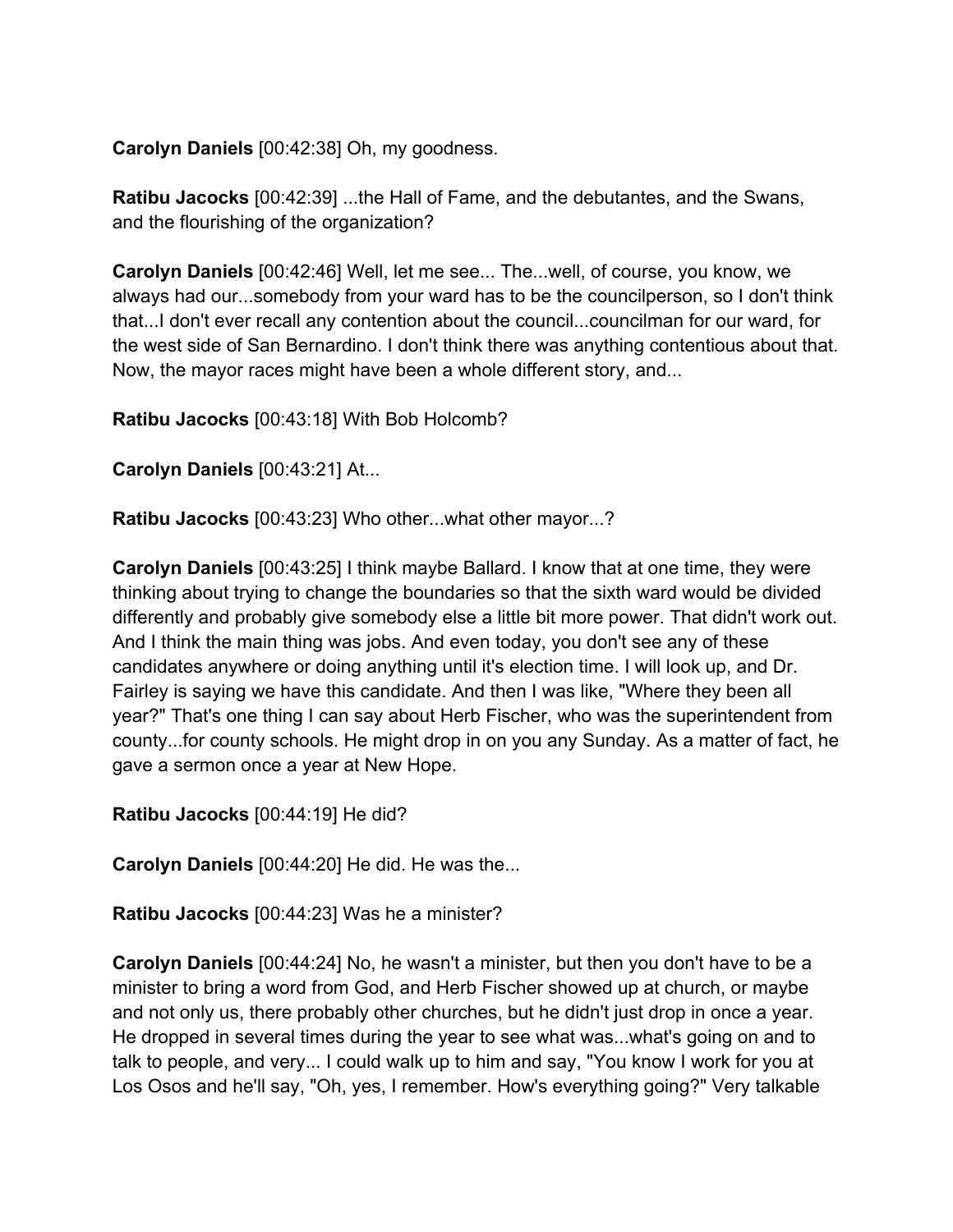person. But some of these other people, you never saw 'em until it was election time, which is something that always bothered me, and I didn't even see them at local events.

**Ratibu Jacocks** [00:45:03] Do you remember any crisis in the community? Because I've got a good feeling that the times were pretty good for you, and do you know any people who may have been hurting or not doing quite as well as your family?

**Carolyn Daniels** [00:45:18] Well, you know, the poor will be with us always according to the scriptures, and there are poor. And I...there are people who are underserved. They are underprivileged and underserved, and a lot of times I think that we were lacking in grant money to run things on the West Side, Delmann Heights, and some of the other places. They did see it that Delmann Heights had a community center, which when it went up, it was like, oh, this is great because it gave an outlet for many, many different things that were going on over there. You were able to g-...

**Ratibu Jacocks** [00:46:05] What about the Boys and Girls Club?

**Carolyn Daniels** [00:46:06] Oh, the Boys and Girls Club. Yeah, we had that. There was a...I liked that too, but there should have been money along the way for a lot of things. I think housing should have been better. I think the projects have always been there. I've always had friends that lived in the projects. I didn't like how they looked, and I think there should have been money available to make them look much better. Although now that I'm grown and traveled to other places, our project doesn't look as bad as in some other cities, and they really don't, but I think they could have looked a lot better and which also includes Waterman Gardens. Now, we used to drive every weekend out to what they call Valley Truck Farm, which is all those people who were selling vegetables and things out that way. When they decided to do some things, they started squeezing them out. You know, they weren't protected as farmers or people having their own business and farmers. They weren't...they weren't protected as well as I think they should have been. And the same thing for Fontana. We used to go out to Fontana for eggs when my girls were born, the twins, the oldest one, they were not able to do cow's milk. I had to get goat's milk. We drove out to Fontana, and then when the lady found out what it was for, she used to deliver to my house on a regular basis until they were, oh, at least a year old. But that's what they drank, goat's milk. I don't think you can find goat's milk around here anymore. The chicken farm is gone. So we have allowed, big business to come in and squeeze out the people who made this place what it was.

**Ratibu Jacocks** [00:47:50] So, do you think it was a blessing for you to be in the Inland Empire? Or would you have rather been in New York or some other place?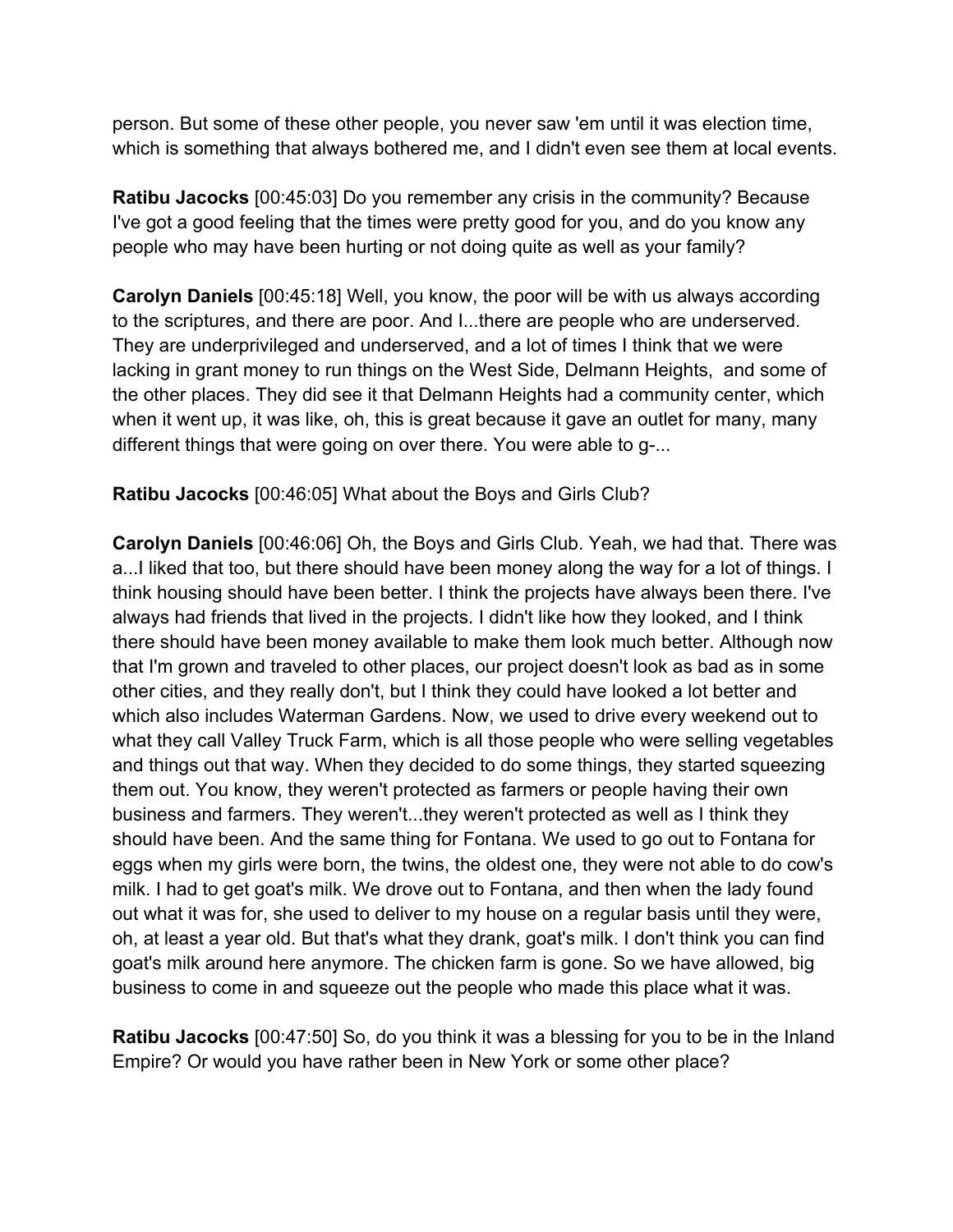**Carolyn Daniels** [00:47:59] Oh, no. I lived in Los Angeles one time for a year, and I quit my job and came back to San Bernardino. It was...San Bernardino is homey. When it says takes a village to raise your child or children, that's true, and we sort of have that feeling here. I know when we were growing up, you might get a spanking for doing something by one of your neighbors, and then before your parents even got home, they've already called them and told them you were doing something you had no business doing, and then you get another spanking. So, the community as a whole were helping to raise you. And if you were seen somewhere doing something you weren't supposed to, they didn't just sit...get on the phone and gossip with other people. They called your parents to say so. And I sort of lost that feeling in Los Angeles because I took my children with me, even though my family there was helping me. But I came back to San Bernardino because I had a better sense of the village being here.

**Ratibu Jacocks** [00:49:00] So, would you say that the Hall of Fame...uh, yes, the Hall of Fame. We'll come back together because you say they...what's the word that you used? Went out of business, or some word you used.

**Carolyn Daniels** [00:49:15] We're defunct.

**Ratibu Jacocks** [00:49:16] Defunct, okay.

**Carolyn Daniels** [00:49:18] We're all older now. I'm in my middle sixties, and some of my friends are older than me, and it takes a lot of work, so we would have to get another group of interns together. We would have to start contacting people all over again. We would probably use the sportsmen, which I don't think they're functioning on a regular basis either like us. They are the ones who went to the high schools to do the research for the people to be in the Hall of Fame. We'd have like twenty-five years to catch up on. Twenty-five years are athletes, and now we even have more schools. Now we have like Diamond Ranch, which is in the San Bernardino area, something like that. Oh no, Diamond Ranch is Los Angeles. I said no, they're Inland Empire. They have a 909 phone number. Let me see, Summit, A.B. Miller. So, now that group of men would have to go around to all those places and start gathering records, then we'd have to start researching who went to the NFL, who went to the NBA, and at least now I can say who went to the WNBA, I think that's for women, and who are our track stars. So, they would have a lot of catching up to do, which I'm sure we would have to do in chunks, in time frames. We'd have to say, Okay, let's go back to where we stopped off and go ten years up because we have a lot of...a lot of...even for myself. My son went to the University of Pittsburgh from San G on a scholarship. He didn't go to the NFL. He was recruited, but he did not make it. But then you have some of these other children that...that they grew up with that did, but you would have to do all that recruiting. So, we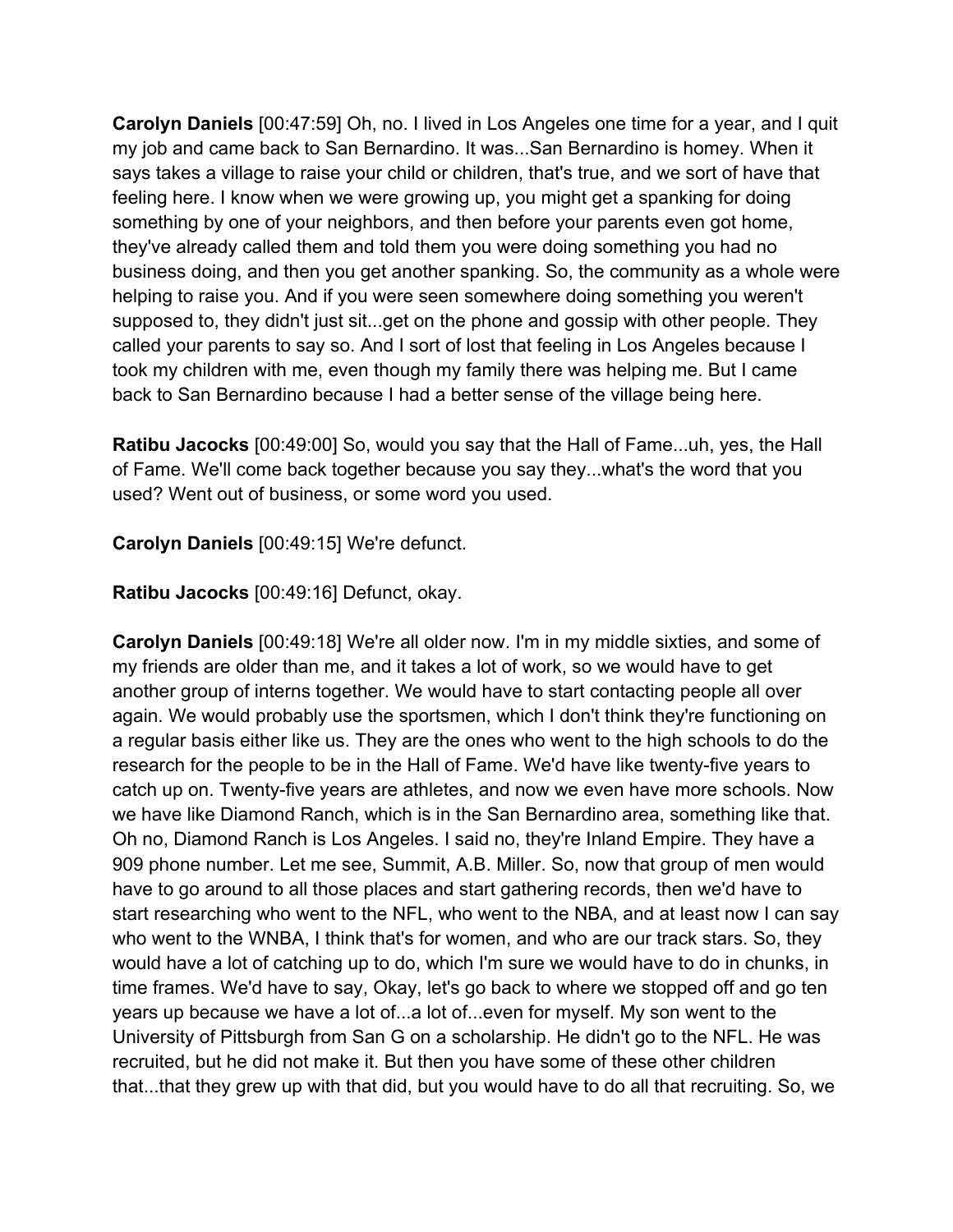would probably have to have at least twenty interns, which I'm sure we could gather up. But then somebody said something to me about going out. I said, "Oh, I don't know, we get sleepy early now. We can't stay up like we used to." So, like I said, we would have to...it would take a monumental effort for us to put together another Black Athletes Hall of Fame, but I think we are probably going to be there because even now, my children are asking me what happened, what's going on, and as I sent some of my memorabilia out, even my grandchildren are asking me that. What happened, and why did you guys stop? Blah blah, this and blah, blah that? And it also will take a lot more money than we probably will be able to raise.

**Ratibu Jacocks** [00:52:14] Let me ask you this: do you think...do you think it would be more beneficial to start the Hall of Fame back or to find out what happened to all the people you have inducted into the Black Athletes Hall of Fame? Or do you think there would be something worthy of doing?

**Carolyn Daniels** [00:52:33] Oh, no, I think we should find out what happened to them, to the ones who were inducted in, what they're doing now. That would be a most...that would be probably some of the best information to get to give to the young people. To let them know, you know, your dreams and aspirations if it is to be a professional athlete, here are the people who were inducted in, and this is what they've done, and this is what they're doing now. And then we would also be honoring the people who are in there now, which, you know, those high school kids now are probably in college. Some of them are doing things other than that. A lot of people have their own businesses. What are they doing? And so that will be a great... Oh, I could see that book now. That would probably be a fifty or sixty-page program book easily. That's why I'm saying we'd have to do things in small steps. But then to what extent it would start the Black Athletes Hall of Fame all over again? But we would have some great information to pass on to the art, to the...to the to the young adults that are coming behind us.

**Ratibu Jacocks** [00:53:46] And I heard mention of a wall of those athletes.

**Carolyn Daniels** [00:53:50] A wall?

**Ratibu Jacocks** [00:53:50] A wall somewhere in a public place where people will actually see the names of all those black athletes.

**Carolyn Daniels** [00:54:00] That would be good. I'm still waiting on Medical Center Dr or E Street or somebody, one of those streets, to be turned into Martin Luther King Boulevard. So, I'm not sure about the wall, where we would put the wall. I think it would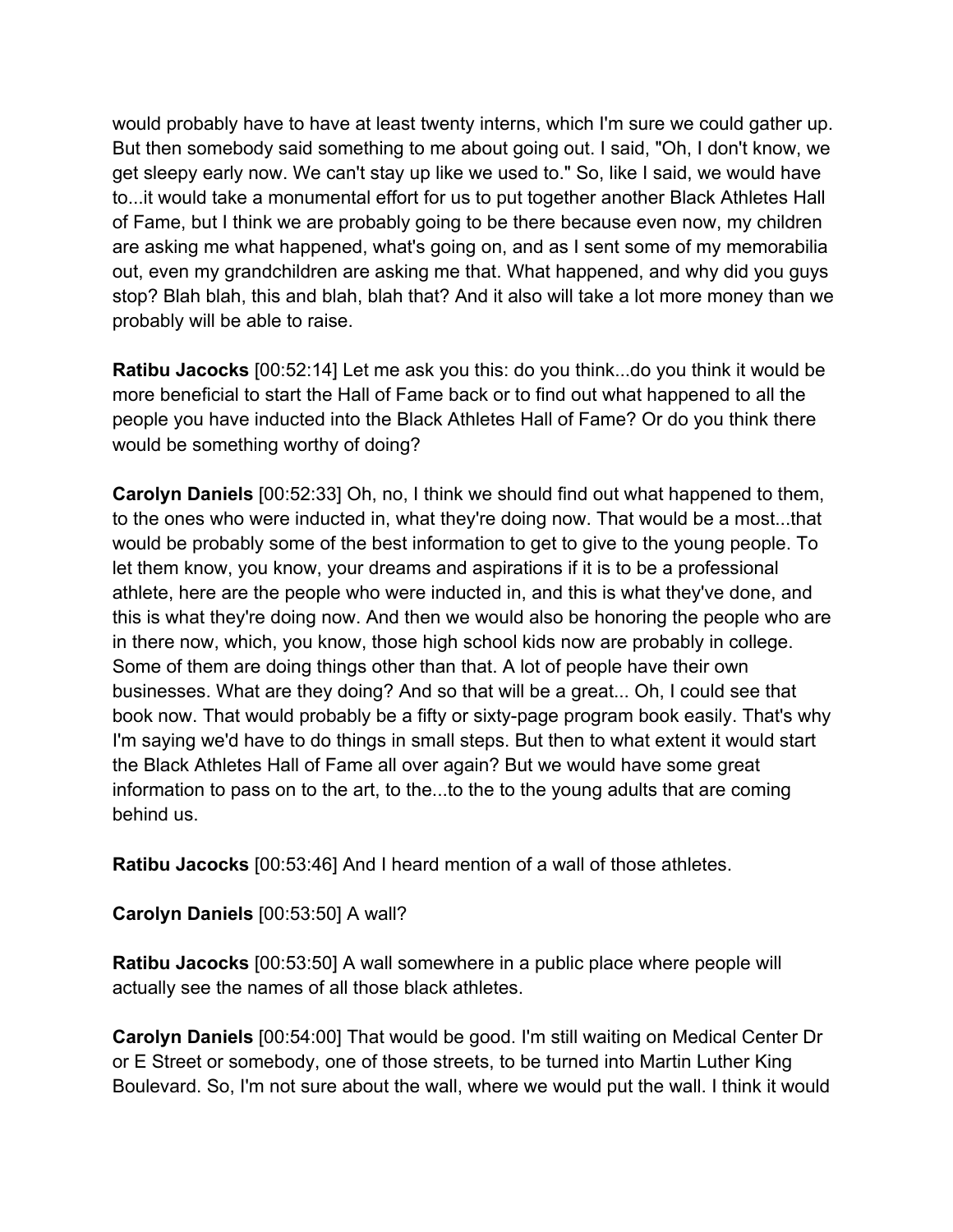be more beneficial if we had a building, which I still dream about, to house the pictures, the...have maybe them donate their medals or some of their certificates, the past inductees to the building. I know that was our aspiration and dream at one time to have the building go up more or less as a as a museum for things to for us to to honor the people that would be for. A wall would be nice. I'm not sure where you would put it. Like I said, I'm still waiting on Martin Luther King Boulevard or Street or Parkway or something or other. So, I'm not sure about the wall and where we would put it, where it would be accessible to everybody.

**Ratibu Jacocks** [00:55:06] So, one of...one of the major questions I wanted to ask you when we talked. We're speaking to the future, not just speaking here today, but what would you say to people who come in behind that maybe fifty years from now when they say, "what happened in San Bernardino?" And they see your interview, and you would say...'cause they see Kutania People, the Hall of Fame, the Sportsman. What would you tell them? What would they wanna know?

**Carolyn Daniels** [00:55:34] What they need to know is that they need their education, they need to look around them, see what needs to be done, and get it done. It's not gonna happen instantly. It may take a...it may take twenty, thirty, forty years to get some things done that need to be done, but they need to make sure that our children are not, in the Inland Empire, are not brought up in poverty. And if they are, then we need to do something to make sure that they get out. Our high school graduation rates for black males need to be boosted. Graduation rates from high school for blacks, period, needs to be 100 percent. What can you do to contribute to make that happen? What can you do to help the city of San Bernardino, the city of Redlands, the city of Riverside? What can you do, period, to look around you and make sure that your cities grow up to be non-segregated, people are able to get hired because of what they know and what they can do and not because of the color of their skin, and you just need to make sure that the people are educated, whether they're a plumber, I don't care if you're a carpenter. We need all those trades to be done, if you're an electrician, but you need to make sure that everybody does their job to the best of their ability and that they get the education and training to get those jobs done.

**Speaker 2** [00:57:13] Well, I really enjoyed the time that you've spent talking about that. Is there anything else you want to say? We have about two minutes.

**Carolyn Daniels** [00:57:22] Okay, I just want to say thank you for interviewing me. I never thought this would have happened to me. I'm a behind the scenes person, and I'm surprised that I didn't turn you down because I don't like being out front. I like being the person in the background, so thank you for inviting me. I love the Inland Empire,